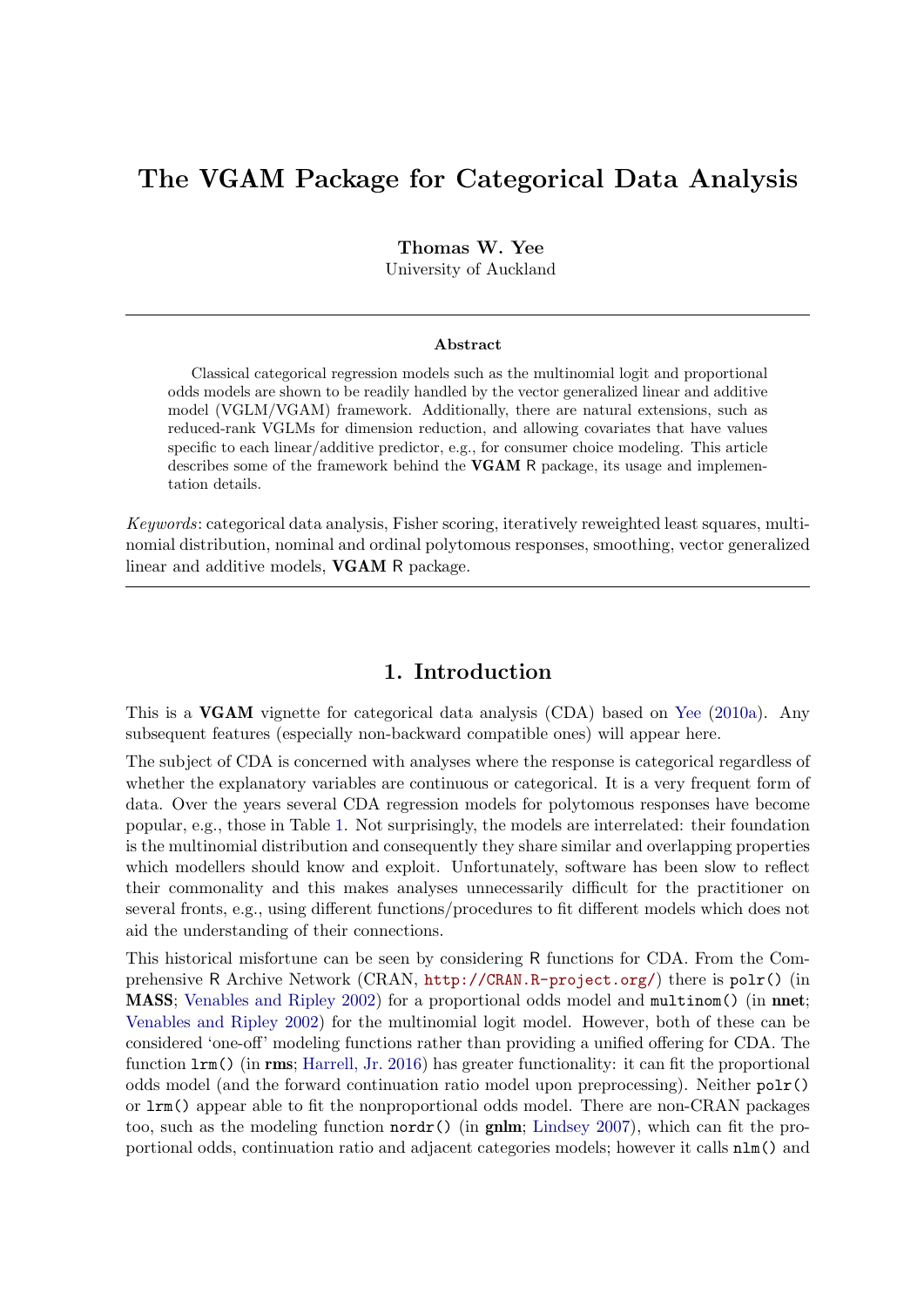| Quantity                         | Notation        | <b>VGAM</b> family function   |
|----------------------------------|-----------------|-------------------------------|
| $P(Y = j + 1)/P(Y = j)$          | $\zeta_j$       | $\text{act}()$                |
| $P(Y = j)/P(Y = j + 1)$          | $\zeta_i^R$     | $\text{acat}(reverse = TRUE)$ |
| $P(Y > j   Y \geq j)$            | $\delta_i^*$    | cratio()                      |
| $P(Y < j   Y \le j)$             | $\delta_i^{*R}$ | $cratio(reverse = TRUE)$      |
| $P(Y \leq j)$                    | $\gamma_j$      | cumulative()                  |
| $P(Y \geq j)$                    | $\gamma_i^R$    | cumulative(reverse = TRUE)    |
| $\log\{P(Y = j)/P(Y = M + 1)\}\$ |                 | multinomial()                 |
| $P(Y = j   Y \geq j)$            |                 | sratio()                      |
| $P(Y = j   Y \leq j)$            |                 | $sratio(reverse = TRUE)$      |

<span id="page-1-0"></span>Table 1: Quantities defined in **VGAM** for a categorical response Y taking values  $1, \ldots, M+1$ . Covariates x have been omitted for clarity. The LHS quantities are  $\eta_j$  or  $\eta_{j-1}$  for  $j = 1, \ldots, M$ (not reversed) and  $j = 2, \ldots, M + 1$  (if reversed), respectively. All models are estimated by minimizing the deviance. All except for multinomial() are suited to ordinal Y .

the user must supply starting values. In general these R (R [Development Core Team](#page-28-2) [2009\)](#page-28-2) modeling functions are not modular and often require preprocessing and sometimes are not self-starting. The implementations can be perceived as a smattering and piecemeal in nature. Consequently if the practitioner wishes to fit the models of Table [1](#page-1-0) then there is a need to master several modeling functions from several packages each having different syntaxes etc. This is a hindrance to efficient CDA.

SAS (SAS [Institute Inc.](#page-28-3) [2003\)](#page-28-3) does not fare much better than R. Indeed, it could be considered as having an excess of options which bewilders the non-expert user; there is little coherent overriding structure. Its proc logistic handles the multinomial logit and proportional odds models, as well as exact logistic regression (see [Stokes](#page-28-4) et al. [2000,](#page-28-4) which is for Version 8 of SAS). The fact that the proportional odds model may be fitted by proc logistic, proc genmod and proc probit arguably leads to possible confusion rather than the making of connections, e.g., genmod is primarily for GLMs and the proportional odds model is not a GLM in the classical [Nelder and Wedderburn](#page-27-1) [\(1972\)](#page-27-1) sense. Also, proc phreg fits the multinomial logit model, and proc catmod with its WLS implementation adds to further potential confusion.

This article attempts to show how these deficiencies can be addressed by considering the vector generalized linear and additive model (VGLM/VGAM) framework, as implemented by the author's VGAM package for R. The main purpose of this paper is to demonstrate how the framework is very well suited to many 'classical' regression models for categorical responses, and to describe the implementation and usage of **VGAM** for such. To this end an outline of this article is as follows. Section [2](#page-2-0) summarizes the basic VGLM/VGAM framework. Section [3](#page-5-0) centers on functions for CDA in VGAM. Given an adequate framework, some natural extensions of Section [2](#page-2-0) are described in Section [4.](#page-6-0) Users of VGAM can benefit from Section [5](#page-9-0) which shows how the software reflects their common theory. Some examples are given in Section [6.](#page-10-0) Section [7](#page-18-0) contains selected topics in statistial computing that are more relevant to programmers interested in the underlying code. Section [8](#page-20-0) discusses several utilities and extensions needed for advanced CDA modeling, and the article concludes with a discussion. This document was run using VGAM 0.7-10 [\(Yee](#page-28-5) [2010b\)](#page-28-5) under R2.10.0.

Some general references for categorical data providing background to this article include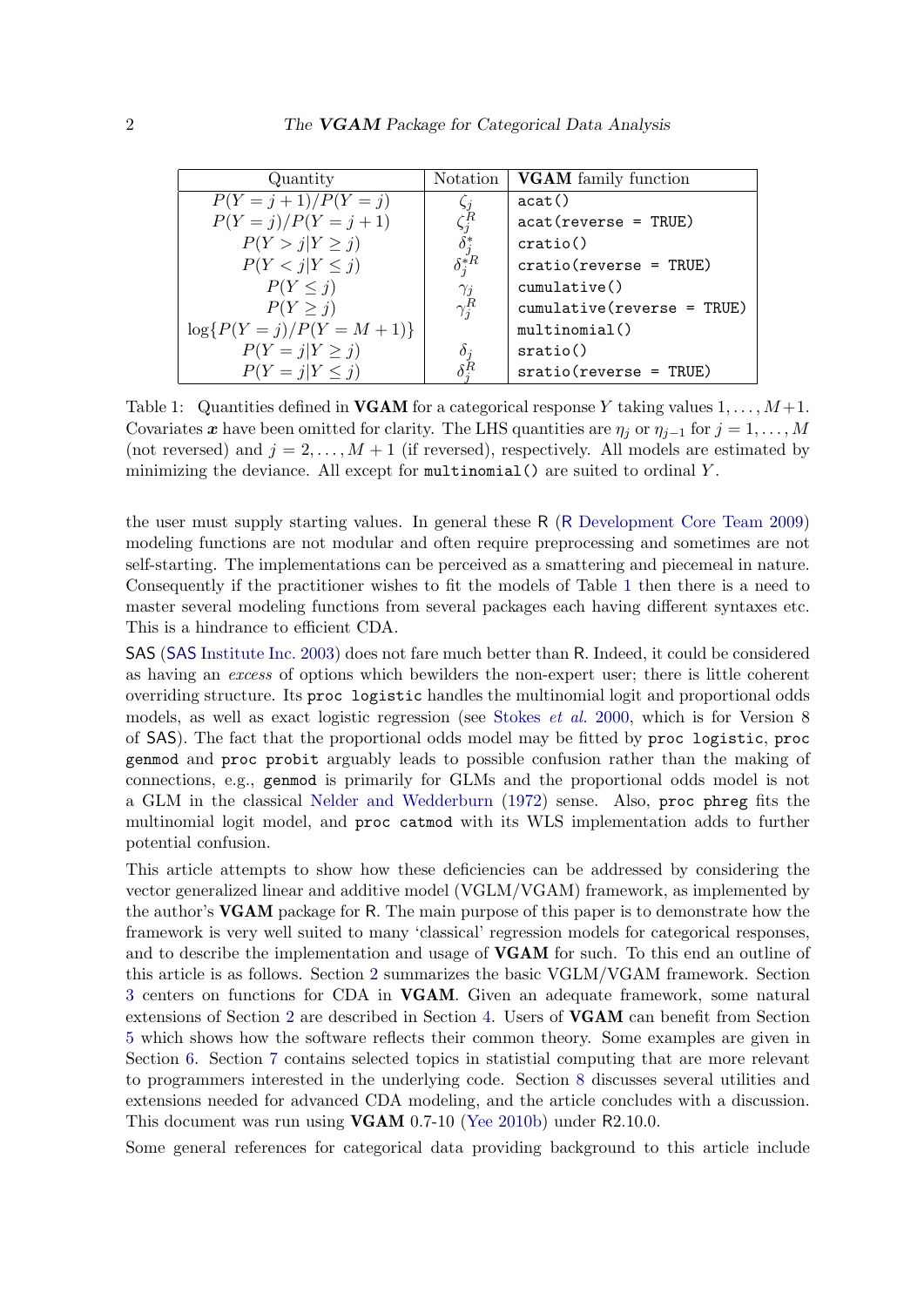[Agresti](#page-25-0) [\(2010\)](#page-25-0), [Agresti](#page-25-1) [\(2013\)](#page-25-1), [Fahrmeir and Tutz](#page-26-1) [\(2001\)](#page-26-1), [Fullerton and Xu](#page-26-2) [\(2016\)](#page-26-2), [Harrell](#page-26-3)  $(2015)$ , [Hensher](#page-26-4) *et al.*  $(2015)$ , [Leonard](#page-27-2)  $(2000)$ , [Lloyd](#page-27-3)  $(1999)$ , [Long](#page-27-4)  $(1997)$ , [McCullagh and](#page-27-5) [Nelder](#page-27-5) [\(1989\)](#page-27-5), [Simonoff](#page-28-6) [\(2003\)](#page-28-6), [Smithson and Merkle](#page-28-7) [\(2013\)](#page-28-7) and [Tutz](#page-28-8) [\(2012\)](#page-28-8). An overview of models for ordinal responses is [Liu and Agresti](#page-27-6) [\(2005\)](#page-27-6), and a manual for fitting common models found in [Agresti](#page-25-2) [\(2002\)](#page-25-2) to polytomous responses with various software is [Thompson](#page-28-9) [\(2009\)](#page-28-9). A package for visualizing categorical data in R is  $\text{vcd}$  [\(Meyer](#page-27-7) *et al.* [2006,](#page-27-7) [2009\)](#page-27-8).

# 2. VGLM/VGAM overview

<span id="page-2-0"></span>This section summarizes the VGLM/VGAM framework with a particular emphasis toward categorical models since the classes encapsulates many multivariate response models in, e.g., survival analysis, extreme value analysis, quantile and expectile regression, time series, bioassay data, nonlinear least-squares models, and scores of standard and nonstandard univariate and continuous distributions. The framework is partially summarized by Table [2.](#page-3-0) More general details about VGLMs and VGAMs can be found in [Yee and Hastie](#page-28-10) [\(2003\)](#page-28-10) and [Yee and](#page-29-0) [Wild](#page-29-0) [\(1996\)](#page-29-0) respectively. An informal and practical article connecting the general framework with the software is [Yee](#page-28-11) [\(2008\)](#page-28-11).

#### 2.1. VGLMs

Suppose the observed response  $y$  is a q-dimensional vector. VGLMs are defined as a model for which the conditional distribution of  $Y$  given explanatory  $x$  is of the form

<span id="page-2-2"></span>
$$
f(\mathbf{y}|\mathbf{x}; \mathbf{B}, \phi) = h(\mathbf{y}, \eta_1, \dots, \eta_M, \phi)
$$
\n(1)

for some known function  $h(\cdot)$ , where  $\mathbf{B} = (\beta_1 \beta_2 \cdots \beta_M)$  is a  $p \times M$  matrix of unknown regression coefficients, and the jth linear predictor is

<span id="page-2-1"></span>
$$
\eta_j = \eta_j(\boldsymbol{x}) = \boldsymbol{\beta}_j^\top \boldsymbol{x} = \sum_{k=1}^p \beta_{(j)k} x_k, \qquad j = 1, \dots, M. \tag{2}
$$

Here  $\boldsymbol{x} = (x_1, \ldots, x_p)^\top$  with  $x_1 = 1$  if there is an intercept. Note that [\(2\)](#page-2-1) means that all the parameters may be potentially modelled as functions of  $x$ . It can be seen that VGLMs are like GLMs but allow for multiple linear predictors, and they encompass models outside the small confines of the exponential family. In [\(1\)](#page-2-2) the quantity  $\phi$  is an optional scaling parameter which is included for backward compatibility with common adjustments to overdispersion, e.g., with respect to GLMs.

In general there is no relationship between  $q$  and  $M$ : it depends specifically on the model or distribution to be fitted. However, for the 'classical' categorical regression models of Table [1](#page-1-0) we have  $M = q - 1$  since q is the number of levels the multi-category response Y has.

The  $\eta_j$  of VGLMs may be applied directly to parameters of a distribution rather than just to a mean for GLMs. A simple example is a univariate distribution with a location parameter  $\xi$  and a scale parameter  $\sigma > 0$ , where we may take  $\eta_1 = \xi$  and  $\eta_2 = \log \sigma$ . In general,  $\eta_j = g_j(\theta_j)$  for some parameter link function  $g_j$  and parameter  $\theta_j$ . For example, the adjacent categories models in Table [1](#page-1-0) are ratios of two probabilities, therefore a log link of  $\zeta_j^R$  or  $\zeta_j$  is the default. In VGAM, there are currently over a dozen links to choose from, of which any can be assigned to any parameter, ensuring maximum flexibility. Table [5](#page-11-0) lists some of them.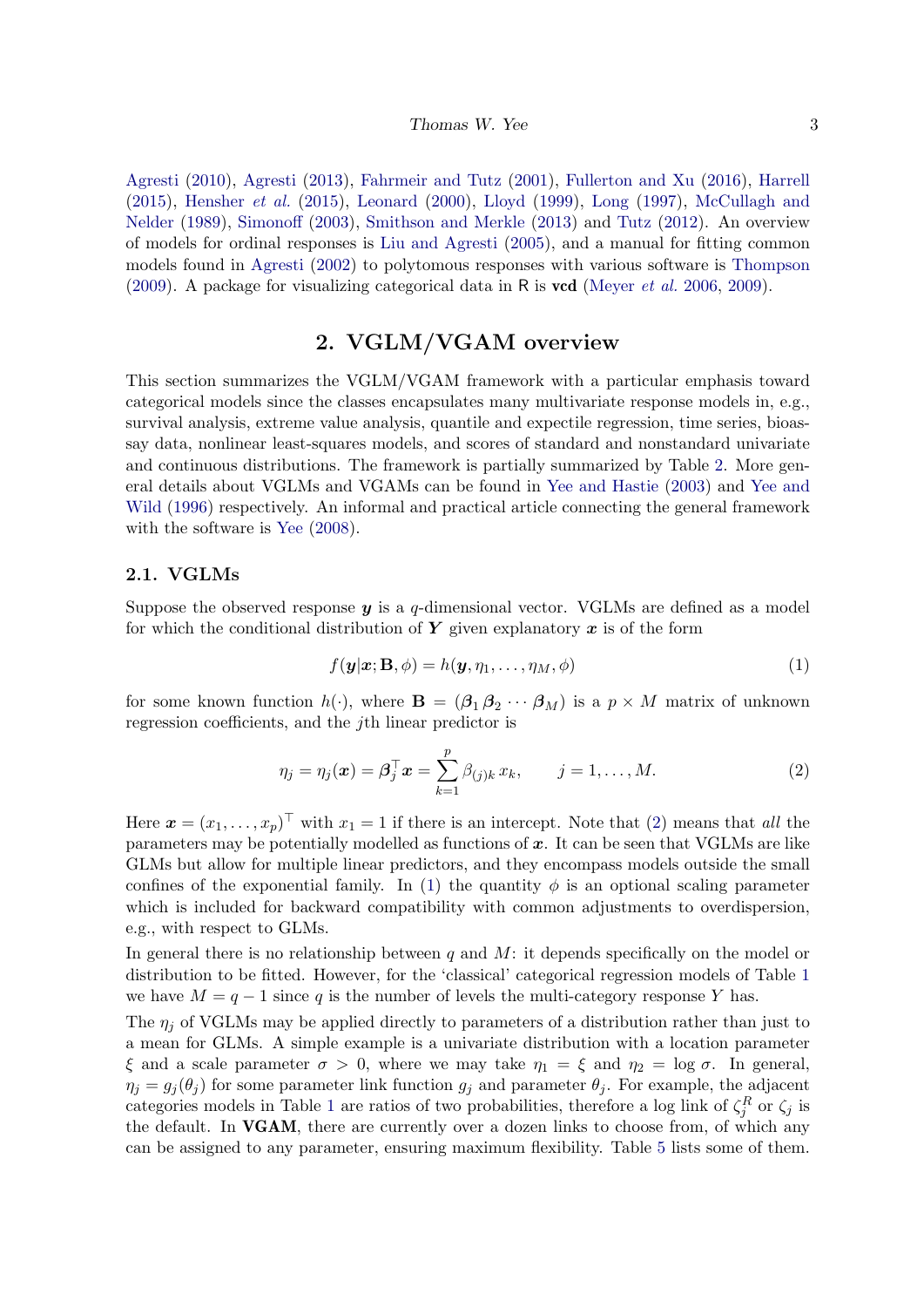| η                                                                                                                 | Model        | Modeling | Reference             |
|-------------------------------------------------------------------------------------------------------------------|--------------|----------|-----------------------|
|                                                                                                                   |              | function |                       |
| $\mathbf{B}_1^\top \bm{x}_1 + \mathbf{B}_2^\top \bm{x}_2$ (= $\mathbf{B}^\top \bm{x}$ )                           | <b>VGLM</b>  | vglm()   | Yee and Hastie (2003) |
| $\mathbf{B}_1^{\top} \boldsymbol{x}_1 + \sum_{k}^{p_1+p_2} \mathbf{H}_k \boldsymbol{f}_k^*(x_k)$<br>$k = p_1 + 1$ | <b>VGAM</b>  | vgam()   | Yee and Wild (1996)   |
| $\mathbf{B}_1^\top \boldsymbol{x}_1 + \mathbf{A} \, \boldsymbol{\nu}$                                             | RR-VGLM      | rrvglm() | Yee and Hastie (2003) |
| See Yee and Hastie (2003)                                                                                         | Goodman's RC | grc()    | Goodman $(1981)$      |

<span id="page-3-0"></span>Table 2: Some of the package **VGAM** and its framework. The vector of latent variables  $\boldsymbol{\nu} = \mathbf{C}^\top \boldsymbol{x}_2 \text{ where } \boldsymbol{x}^\top = (\boldsymbol{x}_1^\top, \boldsymbol{x}_2^\top).$ 

VGLMs are estimated using iteratively reweighted least squares (IRLS) which is particularly suitable for categorical models [\(Green](#page-26-6) [1984\)](#page-26-6). All models in this article have a log-likelihood

$$
\ell = \sum_{i=1}^{n} w_i \,\ell_i \tag{3}
$$

where the  $w_i$  are known positive prior weights. Let  $x_i$  denote the explanatory vector for the ith observation, for  $i = 1, \ldots, n$ . Then one can write

<span id="page-3-1"></span>
$$
\boldsymbol{\eta}_{i} = \boldsymbol{\eta}(\boldsymbol{x}_{i}) = \begin{pmatrix} \eta_{1}(\boldsymbol{x}_{i}) \\ \vdots \\ \eta_{M}(\boldsymbol{x}_{i}) \end{pmatrix} = \mathbf{B}^{\top}\boldsymbol{x}_{i} = \begin{pmatrix} \boldsymbol{\beta}_{1}^{\top}\boldsymbol{x}_{i} \\ \vdots \\ \boldsymbol{\beta}_{M}^{\top}\boldsymbol{x}_{i} \end{pmatrix}
$$

$$
= \begin{pmatrix} \beta_{(1)1} & \cdots & \beta_{(1)p} \\ \vdots & & \\ \beta_{(M)1} & \cdots & \beta_{(M)p} \end{pmatrix} \boldsymbol{x}_{i} = (\boldsymbol{\beta}_{(1)} \cdots \boldsymbol{\beta}_{(p)}) \boldsymbol{x}_{i}.
$$
(4)

In IRLS, an adjusted dependent vector  $z_i = \eta_i + \mathbf{W}_i^{-1} d_i$  is regressed upon a large (VLM) model matrix, with  $d_i = w_i \partial \ell_i / \partial \eta_i$ . The working weights  $W_i$  here are  $w_i \text{Var}(\partial \ell_i / \partial \eta_i)$ (which, under regularity conditions, is equal to  $-w_i E[\partial^2 \ell_i/(\partial \eta_i \partial \eta_i^{\top})]$ ), giving rise to the Fisher scoring algorithm.

Let  $\mathbf{X} = (\boldsymbol{x}_1, \dots, \boldsymbol{x}_n)^\top$  be the usual  $n \times p$  (LM) model matrix obtained from the formula argument of  $vglm()$ . Given  $z_i$ ,  $W_i$  and X at the current IRLS iteration, a weighted multivariate regression is performed. To do this, a vector linear model (VLM) model matrix  $\mathbf{X}_{\text{VLM}}$  is formed from **X** and  $H_k$  (see Section [2.2\)](#page-4-0). This is has  $nM$  rows, and if there are no constraints then  $Mp$  columns. Then  $(z_1^\top, \ldots, z_n^\top)^\top$  is regressed upon  $\mathbf{X}_{\text{VLM}}$  with variance-covariance matrix diag( $\mathbf{W}_1^{-1}, \ldots, \mathbf{W}_n^{-1}$ ). This system of linear equations is converted to one large WLS fit by premultiplication of the output of a Cholesky decomposition of the  $\mathbf{W}_i$ .

Fisher scoring usually has good numerical stability because the  $W_i$  are positive-definite over a larger region of parameter space than Newton-Raphson. For the categorical models in this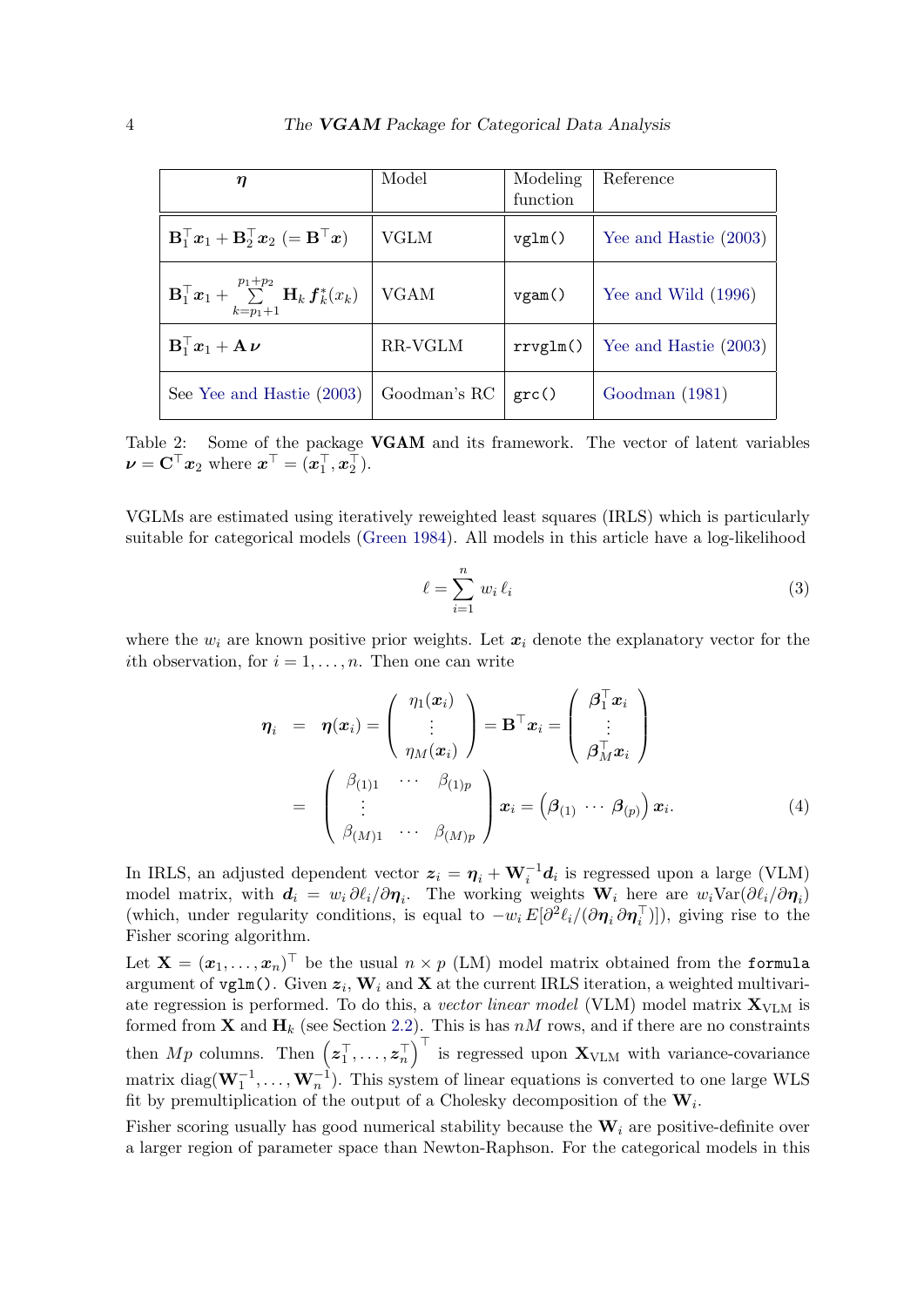article the expected information matrices are simpler than the observed information matrices, and are easily derived, therefore all the families in Table [1](#page-1-0) implement Fisher scoring.

#### <span id="page-4-0"></span>2.2. VGAMs and constraint matrices

VGAMs provide additive-model extensions to VGLMs, that is, [\(2\)](#page-2-1) is generalized to

$$
\eta_j(\boldsymbol{x}) = \beta_{(j)1} + \sum_{k=2}^p f_{(j)k}(x_k), \qquad j = 1, ..., M,
$$
\n(5)

a sum of smooth functions of the individual covariates, just as with ordinary GAMs [\(Hastie](#page-26-7) [and Tibshirani](#page-26-7) [1990\)](#page-26-7). The  $\boldsymbol{f}_k = (f_{(1)k}(x_k), \dots, f_{(M)k}(x_k))^{\top}$  are centered for uniqueness, and are estimated simultaneously using vector smoothers. VGAMs are thus a visual data-driven method that is well suited to exploring data, and they retain the simplicity of interpretation that GAMs possess.

An important concept, especially for CDA, is the idea of 'constraints-on-the functions'. In practice we often wish to constrain the effect of a covariate to be the same for some of the  $\eta_i$ and to have no effect for others. We shall see below that this constraints idea is important for several categorical models because of a popular parallelism assumption. As a specific example, for VGAMs we may wish to take

$$
\eta_1 = \beta_{(1)1} + f_{(1)2}(x_2) + f_{(1)3}(x_3),
$$
  
\n
$$
\eta_2 = \beta_{(2)1} + f_{(1)2}(x_2),
$$

so that  $f_{(1)2} \equiv f_{(2)2}$  and  $f_{(2)3} \equiv 0$ . For VGAMs, we can represent these models using

<span id="page-4-2"></span>
$$
\eta(x) = \beta_{(1)} + \sum_{k=2}^p f_k(x_k) = \mathbf{H}_1 \beta_{(1)}^* + \sum_{k=2}^p \mathbf{H}_k \, \mathbf{f}_k^*(x_k) \tag{6}
$$

where  $H_1, H_2, \ldots, H_p$  are known full-column rank *constraint matrices*,  $f_k^*$  is a vector containing a possibly reduced set of component functions and  $\beta_{(1)}^*$  is a vector of unknown intercepts. With no constraints at all,  $\mathbf{H}_1 = \mathbf{H}_2 = \cdots = \mathbf{H}_p = \mathbf{I}_M$  and  $\boldsymbol{\beta}_{(1)}^* = \boldsymbol{\beta}_{(1)}$ . Like the  $\boldsymbol{f}_k$ , the  $\boldsymbol{f}_k^*$ are centered for uniqueness. For VGLMs, the  $f_k$  are linear so that

<span id="page-4-1"></span>
$$
\mathbf{B}^{\top} = \left( \mathbf{H}_1 \boldsymbol{\beta}^*_{(1)} \middle| \mathbf{H}_2 \boldsymbol{\beta}^*_{(2)} \middle| \cdots \middle| \mathbf{H}_p \boldsymbol{\beta}^*_{(p)} \right) \tag{7}
$$

for some vectors  $\beta^*_{(1)}, \ldots, \beta^*_{(p)}$ .

The  $X<sub>VLM</sub>$  matrix is constructed from X and the  $H<sub>k</sub>$  using Kronecker product operations. For example, with trivial constraints,  $\mathbf{X}_{\text{VLM}} = \mathbf{X} \otimes \mathbf{I}_M$ . More generally,

$$
\mathbf{X}_{\text{VLM}} = \left( (\mathbf{X} \, \mathbf{e}_1) \otimes \mathbf{H}_1 \middle| (\mathbf{X} \, \mathbf{e}_2) \otimes \mathbf{H}_2 \middle| \cdots \middle| (\mathbf{X} \, \mathbf{e}_p) \otimes \mathbf{H}_p \right) \tag{8}
$$

 $(e_k$  is a vector of zeros except for a one in the kth position) so that  $\mathbf{X}_{VLM}$  is  $(nM) \times p^*$ where  $p^* = \sum_{k=1}^p \text{ncol}(\mathbf{H}_k)$  is the total number of columns of all the constraint matrices. Note that  $X_{VLM}$  and  $X$  can be obtained by model.matrix(vglmObject, type = "vlm")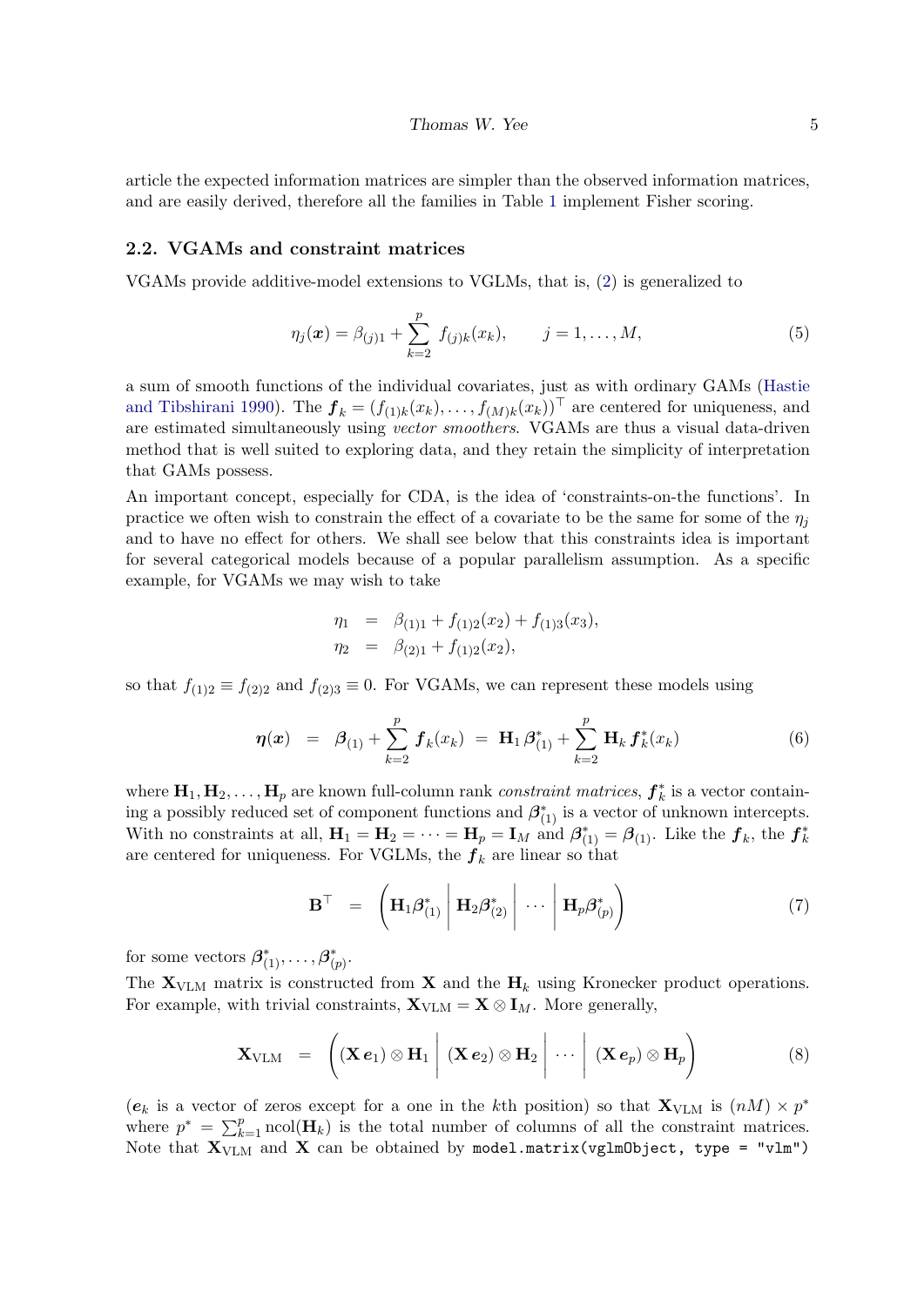and model.matrix(vglmObject, type = " $lm$ ") respectively. Equation [7](#page-4-1) focusses on the rows of **B** whereas [4](#page-3-1) is on the columns.

VGAMs are estimated by applying a modified vector backfitting algorithm (cf. Buja [et al.](#page-26-8) [1989\)](#page-26-8) to the  $z_i$ .

## 2.3. Vector splines and penalized likelihood

If [\(6\)](#page-4-2) is estimated using a vector spline (a natural extension of the cubic smoothing spline to vector responses) then it can be shown that the resulting solution maximizes a penalized likelihood; some details are sketched in [Yee and Stephenson](#page-28-12) [\(2007\)](#page-28-12). In fact, knot selection for vector spline follows the same idea as O-splines (see [Wand and Ormerod](#page-28-13) [2008\)](#page-28-13) in order to lower the computational cost.

The usage of vgam() with smoothing is very similar to gam() [\(Hastie](#page-26-9) [2008\)](#page-26-9), e.g., to fit a nonparametric proportional odds model (cf. p.179 of [McCullagh and Nelder](#page-27-5) [1989\)](#page-27-5) to the pneumoconiosis data one could try

```
R > pneumo \leq transform (pneumo, let = log(exposure.time))
R> fit <- vgam(cbind(normal, mild, severe) \degree s(let, df = 2),
+ cumulative(reverse = TRUE, parallel = TRUE), data = pneumo)
```
Here, setting  $df = 1$  means a linear fit so that  $df = 2$  affords a little nonlinearity.

# 3. VGAM family functions

<span id="page-5-0"></span>This section summarizes and comments on the VGAM family functions of Table [1](#page-1-0) for a categorical response variable taking values  $Y = 1, 2, ..., M + 1$ . In its most basic invokation, the usage entails a trivial change compared to glm(): use vglm() instead and assign the family argument a VGAM family function. The use of a VGAM family function to fit a specific model is far simpler than having a different modeling function for each model. Options specific to that model appear as arguments of that VGAM family function.

While writing cratio() it was found that various authors defined the quantity "continuation ratio" differently, therefore it became necessary to define a "stopping ratio". Table [1](#page-1-0) defines these quantities for VGAM.

The multinomial logit model is usually described by choosing the first or last level of the factor to be baseline. VGAM chooses the last level (Table [1\)](#page-1-0) by default, however that can be changed to any other level by use of the refLevel argument.

If the proportional odds assumption is inadequate then one strategy is to try use a different link function (see Section [5.2](#page-10-1) for a selection). Another alternative is to add extra terms such as interaction terms into the linear predictor (available in the S language; [Chambers and](#page-26-10) [Hastie](#page-26-10) [1993\)](#page-26-10). Another is to fit the so-called partial proportional odds model [\(Peterson and](#page-27-9) [Harrell](#page-27-9) [1990\)](#page-27-9) which VGAM can fit via constraint matrices.

In the terminology of [Agresti](#page-25-2) [\(2002\)](#page-25-2), cumulative() fits the class of *cumulative link models*, e.g., cumulative(link = probit) is a cumulative probit model. For cumulative() it was difficult to decide whether parallel = TRUE or parallel =  $FALSE$  should be the default. In fact, the latter is (for now?). Users need to set cumulative(parallel = TRUE) explicitly to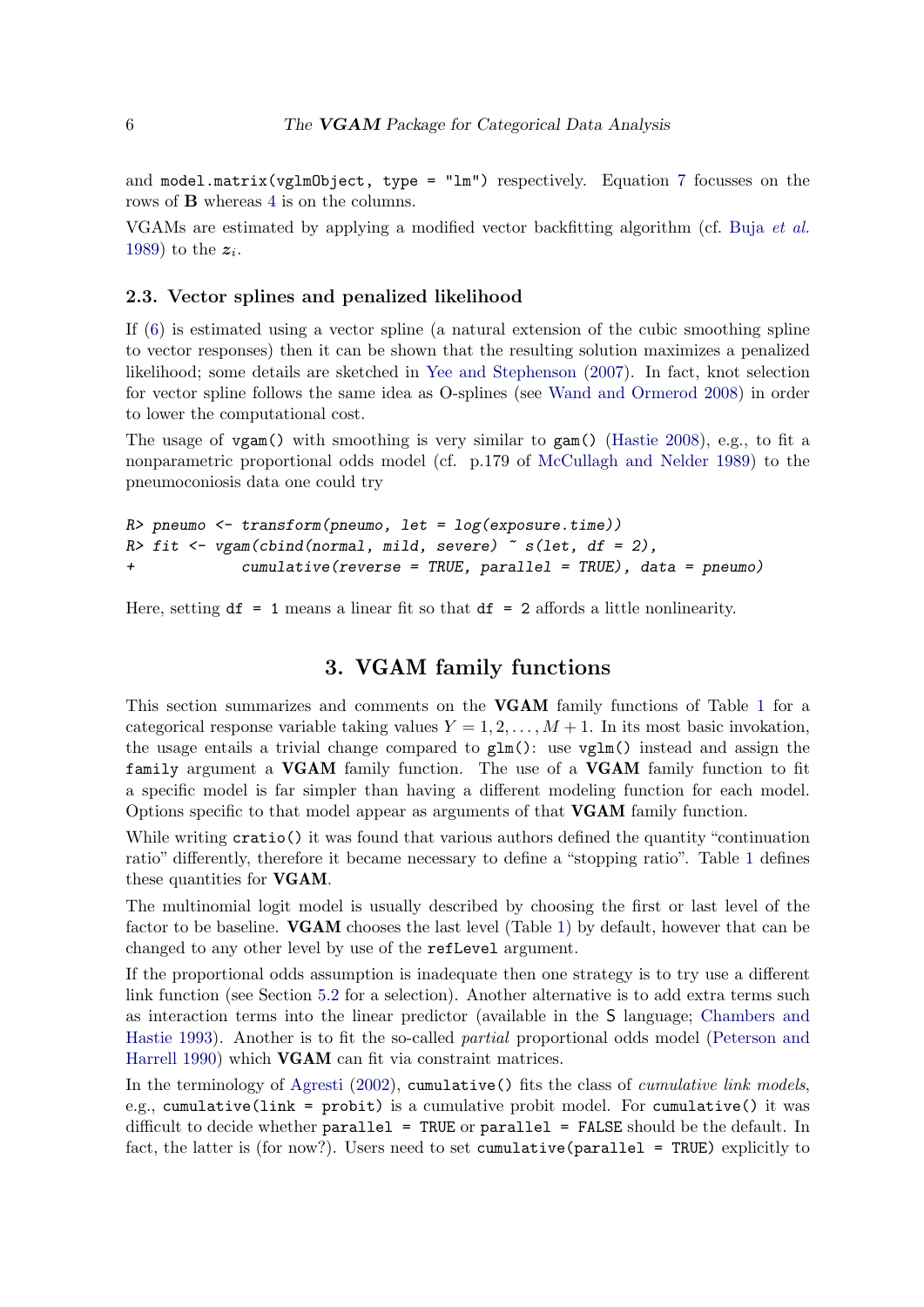#### Thomas W. Yee 7

fit a proportional odds model—hopefully this will alert them to the fact that they are making the proportional odds assumption and check its validity [\(Peterson](#page-27-10) [\(1990\)](#page-27-10); e.g., through a deviance or likelihood ratio test). However the default means numerical problems can occur with far greater likelihood. Thus there is tension between the two options. As a compromise there is now a **VGAM** family function called propodds (reverse  $=$  TRUE) which is equivalent to cumulative(parallel = TRUE, reverse = reverse,  $link = "logit").$ 

By the way, note that arguments such as parallel can handle a slightly more complex syntax. A call such as parallel = TRUE  $\tilde{z}$  x2 + x5 - 1 means the parallelism assumption is only applied to  $X_2$  and  $X_5$ . This might be equivalent to something like parallel = FALSE  $\tilde{ }$  x3 + x4, i.e., to the remaining explanatory variables.

# 4. Other models

<span id="page-6-0"></span>Given the VGLM/VGAM framework of Section [2](#page-2-0) it is found that natural extensions are readily proposed in several directions. This section describes some such extensions.

#### 4.1. Reduced-rank VGLMs

Consider a multinomial logit model where  $p$  and  $M$  are both large. A (not-too-convincing) example might be the data frame vowel.test in the package ElemStatLearn (see [Hastie](#page-26-11) et al. [1994\)](#page-26-11). The vowel recognition data set involves  $q = 11$  symbols produced from 8 speakers with 6 replications of each. The training data comprises 10 input features (not including the intercept) based on digitized utterances. A multinomial logit model fitted to these data would have **B** comprising of  $p \times (q-1) = 110$  regression coefficients for  $n = 8 \times 6 \times 11 = 528$ observations. The ratio of  $n$  to the number of parameters is small, and it would be good to introduce some parsimony into the model.

A simple and elegant solution is to represent  $\hat{B}$  by its reduced-rank approximation. To do this, partition  $x$  into  $(x_1^\top, x_2^\top)^\top$  and  $B = (B_1^\top B_2^\top)^\top$  so that the reduced-rank regression is applied to  $x_2$ . In general, **B** is a dense matrix of full rank, i.e., rank = min $(M, p)$ , and since there are  $M \times p$  regression coefficients to estimate this is 'too' large for some models and/or data sets. If we approximate  $B_2$  by a reduced-rank regression

<span id="page-6-1"></span>
$$
\mathbf{B}_2 = \mathbf{C} \, \mathbf{A}^\top \tag{9}
$$

and if the rank  $R$  is kept low then this can cut down the number of regression coefficients dramatically. If  $R = 2$  then the results may be biplotted (biplot() in **VGAM**). Here, **C** and **A** are  $p_2 \times R$  and  $M \times R$  respectively, and usually they are 'thin'.

More generally, the class of *reduced-rank VGLMs* (RR-VGLMs) is simply a VGLM where  $\mathbf{B}_2$ is expressed as a product of two thin estimated matrices (Table [2\)](#page-3-0). Indeed, [Yee and Hastie](#page-28-10) [\(2003\)](#page-28-10) show that RR-VGLMs are VGLMs with constraint matrices that are unknown and estimated. Computationally, this is done using an alternating method: in  $(9)$  estimate **A** given the current estimate of  $C$ , and then estimate  $C$  given the current estimate of  $A$ . This alternating algorithm is repeated until convergence within each IRLS iteration.

Incidentally, special cases of RR-VGLMs have appeared in the literature. For example, a RR-multinomial logit model, is known as the stereotype model [\(Anderson](#page-25-3) [1984\)](#page-25-3). Another is [Goodman](#page-26-5) [\(1981\)](#page-26-5)'s RC model (see Section [4.2\)](#page-7-0) which is reduced-rank multivariate Poisson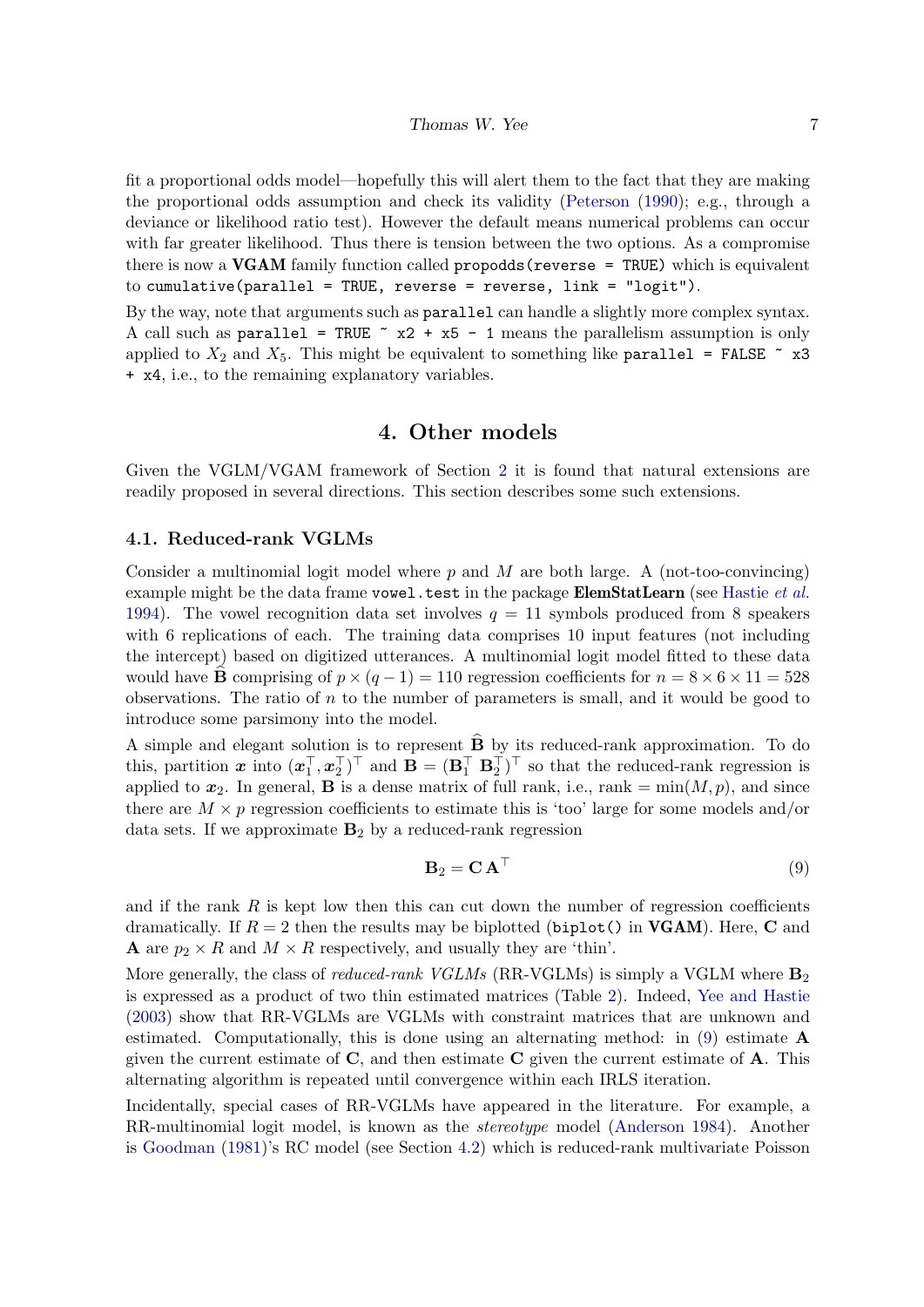model. Note that the parallelism assumption of the proportional odds model [\(McCullagh and](#page-27-5) [Nelder](#page-27-5) [1989\)](#page-27-5) can be thought of as a type of reduced-rank regression where the constraint matrices are thin  $(1_M, \text{ actually})$  and known.

The modeling function rrvglm() should work with any **VGAM** family function compatible with  $vglm()$ . Of course, its applicability should be restricted to models where a reduced-rank regression of  $B_2$  makes sense.

### <span id="page-7-0"></span>4.2. Goodman's  $R \times C$  association model

Let  $\mathbf{Y} = [(y_{ij})]$  be a  $n \times M$  matrix of counts. Section 4.2 of [Yee and Hastie](#page-28-10) [\(2003\)](#page-28-10) shows that Goodman's  $RC(R)$  association model [\(Goodman](#page-26-5) [1981\)](#page-26-5) fits within the VGLM framework by setting up the appropriate indicator variables, structural zeros and constraint matrices. Goodman's model fits a reduced-rank type model to Y by firstly assuming that  $Y_{ij}$  has a Poisson distribution, and that

<span id="page-7-1"></span>
$$
\log \mu_{ij} = \mu + \alpha_i + \gamma_j + \sum_{k=1}^{R} a_{ik} c_{jk}, \quad i = 1, \dots, n; \quad j = 1, \dots, M,
$$
 (10)

where  $\mu_{ij} = E(Y_{ij})$  is the mean of the *i-j* cell, and the rank R satisfies  $R < \min(n, M)$ .

The modeling function  $grc()$  should work on any two-way table Y of counts generated by [\(10\)](#page-7-1) provided the number of 0's is not too large. Its usage is quite simple, e.g.,  $grc(Y\text{matrix},$ Rank = 2) fits a rank-2 model to a matrix of counts. By default a Rank = 1 model is fitted.

#### 4.3. Bradley-Terry models

Consider an experiment consists of  $n_{ij}$  judges who compare pairs of items  $T_i$ ,  $i = 1, ..., M+1$ . They express their preferences between  $T_i$  and  $T_j$ . Let  $N = \sum \sum_{i < j} n_{ij}$  be the total number of pairwise comparisons, and assume independence for ratings of the same pair by different judges and for ratings of different pairs by the same judge. Let  $\pi_i$  be the *worth* of item  $T_i$ ,

$$
P(T_i > T_j) = p_{i/ij} = \frac{\pi_i}{\pi_i + \pi_j}, \qquad i \neq j,
$$

where " $T_i > T_j$ " means i is preferred over j. Suppose that  $\pi_i > 0$ . Let  $Y_{ij}$  be the number of times that  $T_i$  is preferred over  $T_j$  in the  $n_{ij}$  comparisons of the pairs. Then  $Y_{ij} \sim Bin(n_{ij}, p_{i/ij})$ . This is a Bradley-Terry model (without ties), and the **VGAM** family function is  $\text{brat}()$ .

Maximum likelihood estimation of the parameters  $\pi_1, \ldots, \pi_{M+1}$  involves maximizing

$$
\prod_{i
$$

By default,  $\pi_{M+1} \equiv 1$  is used for identifiability, however, this can be changed very easily. Note that one can define linear predictors  $\eta_{ij}$  of the form

$$
logit\left(\frac{\pi_i}{\pi_i + \pi_j}\right) = log\left(\frac{\pi_i}{\pi_j}\right) = \lambda_i - \lambda_j.
$$
\n(11)

.

The VGAM framework can handle the Bradley-Terry model only for intercept-only models; it has

$$
\lambda_j = \eta_j = \log \pi_j = \beta_{(1)j}, \quad j = 1, ..., M. \tag{12}
$$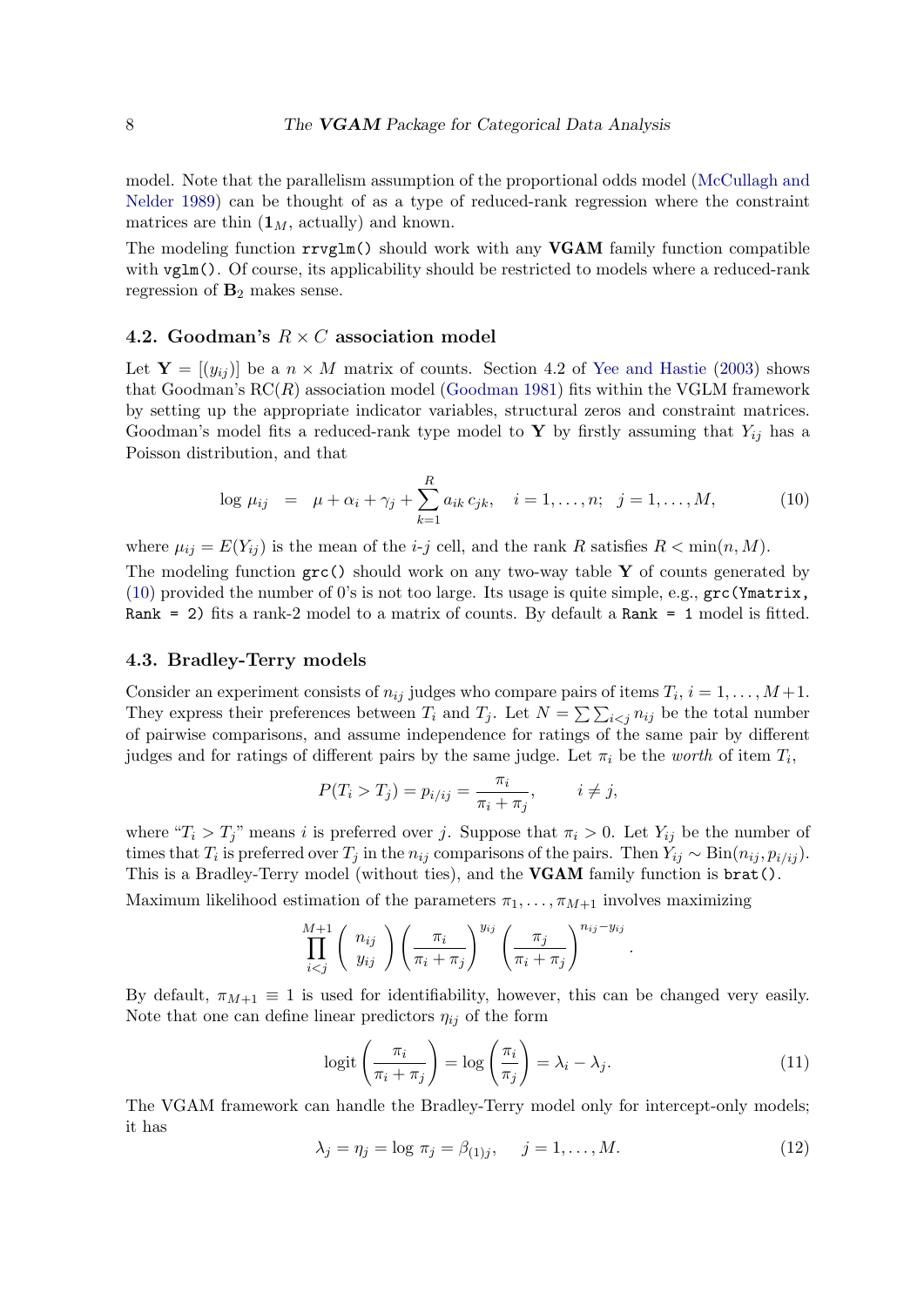| Thomas W. Yee |  |  |
|---------------|--|--|
|               |  |  |

| <b>VGAM</b> family function | Independent parameters |
|-----------------------------|------------------------|
| ABO()                       | p, q                   |
| MNSs()                      | $m_S, m_s, n_S$        |
| AB.Ab.ab.ab()               | р                      |
| AB.Ab.ab.ab2()              | р                      |
| AA.Aa.aa()                  | $p_A$                  |
| G1G2G3()                    | $p_1, p_2, f$          |

<span id="page-8-0"></span>Table 3: Some genetic models currently implemented and their unique parameters.

As well as having many applications in the field of preferences, the Bradley-Terry model has many uses in modeling 'contests' between teams  $i$  and  $j$ , where only one of the teams can win in each contest (ties are not allowed under the classical model). The packaging function Brat() can be used to convert a square matrix into one that has more columns, to serve as input to vglm(). For example, for journal citation data where a citation of article B by article A is a win for article B and a loss for article A. On a specific data set,

```
R> journal <- c("Biometrika", "Comm.Statist", "JASA", "JRSS-B")
R> squaremat <- matrix(c(NA, 33, 320, 284, 730, NA, 813, 276,
                       + 498, 68, NA, 325, 221, 17, 142, NA), 4, 4)
R> dimnames(squaremat) \leq list(winner = journal, loser = journal)
```
then Brat(squaremat) returns a  $1 \times 12$  matrix.

### Bradley-Terry model with ties

The VGAM family function bratt() implements a Bradley-Terry model with ties (no preference), e.g., where both  $T_i$  and  $T_j$  are equally good or bad. Here we assume

$$
P(T_i > T_j) = \frac{\pi_i}{\pi_i + \pi_j + \pi_0}, \qquad P(T_i = T_j) = \frac{\pi_0}{\pi_i + \pi_j + \pi_0},
$$

with  $\pi_0 > 0$  as an extra parameter. It has

$$
\boldsymbol{\eta} = (\log \pi_1, \dots, \log \pi_{M-1}, \log \pi_0)^\top
$$

by default, where there are M competitors and  $\pi_M \equiv 1$ . Like brat(), one can choose a different reference group and reference value.

Other R packages for the Bradley-Terry model include BradleyTerry2 by H. Turner and D. Firth (with and without ties; [Firth](#page-26-12) [2005,](#page-26-12) [2008\)](#page-26-13) and prefmod [\(Hatzinger](#page-26-14) [2009\)](#page-26-14).

#### 4.4. Genetic models

There are quite a number of population genetic models based on the multinomial distribution, e.g., [Weir](#page-28-14) [\(1996\)](#page-28-14), [Lange](#page-27-11) [\(2002\)](#page-27-11). Table [3](#page-8-0) lists some VGAM family functions for such.

For example the ABO blood group system has two independent parameters  $p$  and  $q$ , say. Here, the blood groups A, B and O form six possible combinations (genotypes) consisting of AA, AO, BB, BO, AB, OO (see Table [4\)](#page-9-1). A and B are dominant over bloodtype O. Let  $p$ ,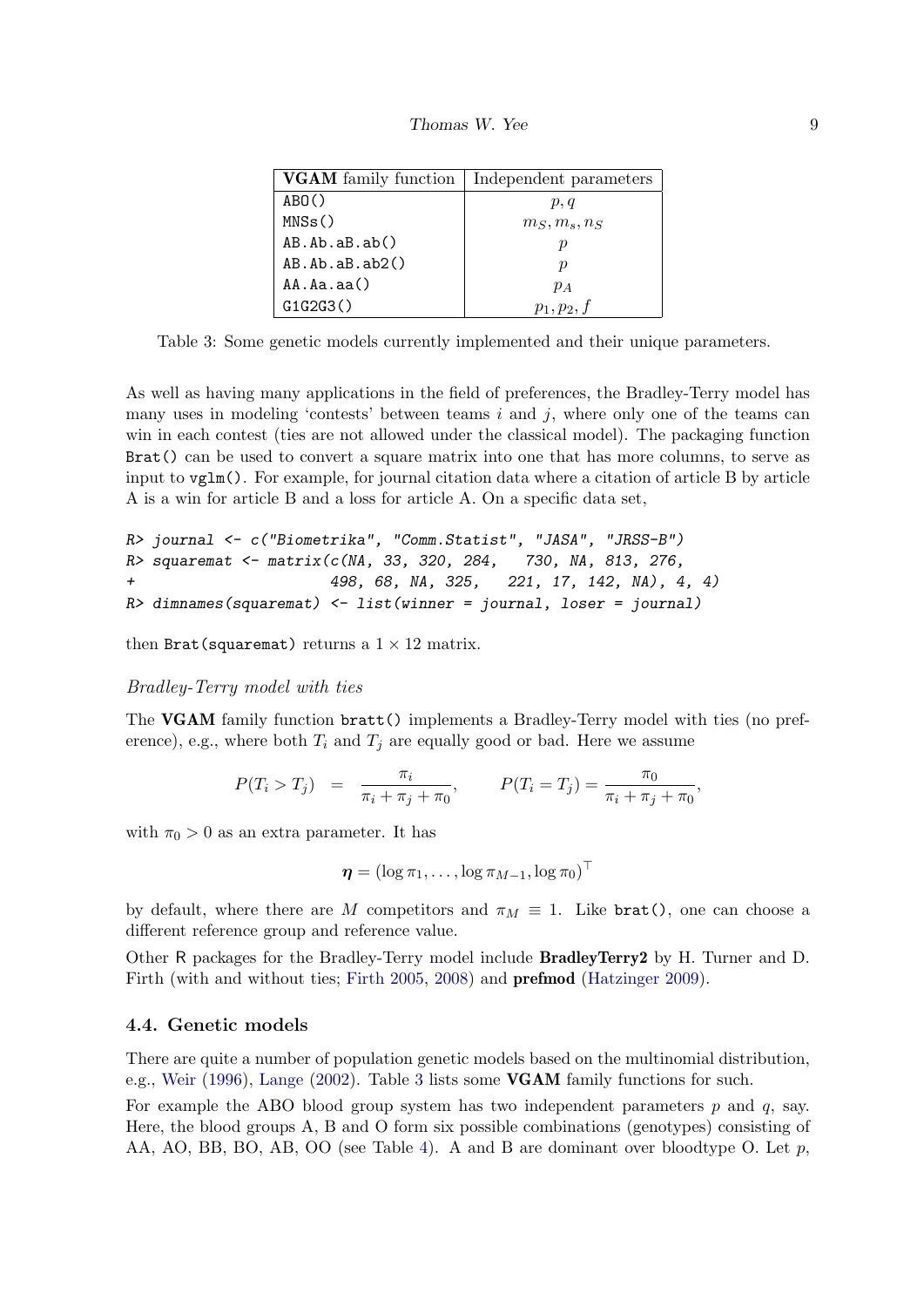| Genotype    | AΟ  | ВB | BO    | AB. |                |
|-------------|-----|----|-------|-----|----------------|
| Probability | 2pr |    | 2 a r | 2pa | m <sup>4</sup> |
| Blood group |     |    |       |     |                |

<span id="page-9-1"></span>Table 4: Probability table for the ABO blood group system. Note that  $p$  and  $q$  are the parameters and  $r = 1 - p - q$ .

q and r be the probabilities for A, B and O respectively (so that  $p + q + r = 1$ ) for a given population. The log-likelihood function is

$$
\ell(p,q) = n_A \log(p^2 + 2pr) + n_B \log(q^2 + 2qr) + n_{AB} \log(2pq) + 2n_O \log(1 - p - q),
$$

where  $r = 1 - p - q$ ,  $p \in (0, 1)$ ,  $q \in (0, 1)$ ,  $p + q < 1$ . We let  $\eta = (q(p), q(r))^{\top}$  where q is the link function. Any q from Table [5](#page-11-0) appropriate for a parameter  $\theta \in (0,1)$  will do.

A toy example where  $p = p_A$  and  $q = p_B$  is

```
R abodat <- data.frame(A = 725, B = 258, AB = 72, D = 1073)
R > fit \leq vglm(cbind(A, B, AB, O) \degree 1, ABO, data = abodat)
R> coef(fit, matrix = TRUE)
R> Coef(fit) # Estimated pA and pB
```
The function Coef(), which applies only to intercept-only models, applies to  $g_j(\theta_j) = \eta_j$  the inverse link function  $g_j^{-1}$  to  $\hat{\eta}_j$  to give  $\hat{\theta}_j$ .

### 4.5. Three main distributions

[Agresti](#page-25-2) [\(2002\)](#page-25-2) discusses three main distributions for categorical variables: binomial, multinomial, and Poisson [\(Thompson](#page-28-9) [2009\)](#page-28-9). All these are well-represented in the VGAM package, accompanied by variant forms. For example, there is a VGAM family function named mbinomial() which implements a matched-binomial (suitable for matched case-control studies), Poisson ordination (useful in ecology for multi-species-environmental data), negative binomial families, positive and zero-altered and zero-inflated variants, and the bivariate odds ratio model (binom2.or(); see Section 6.5.6 of [McCullagh and Nelder](#page-27-5) [1989\)](#page-27-5). The latter has an exchangeable argument to allow for an exchangeable error structure:

$$
\mathbf{H}_1 = \begin{pmatrix} 1 & 0 \\ 1 & 0 \\ 0 & 1 \end{pmatrix}, \qquad \mathbf{H}_k = \begin{pmatrix} 1 \\ 1 \\ 0 \end{pmatrix}, \quad k = 2, \dots, p,
$$
 (13)

<span id="page-9-0"></span>since, for data  $(Y_1, Y_2, \mathbf{x})$ , logit  $P(Y_j = 1 | \mathbf{x}) = \eta_j$  for  $j = 1, 2$ , and log  $\psi = \eta_3$  where  $\psi$  is the odds ratio, and so  $\eta_1 = \eta_2$ . Here, binom2. or (zero = 3) by default meaning  $\psi$  is modelled as an intercept-only (in general, zero may be assigned an integer vector such that the value j means  $\eta_j = \beta_{(j)1}$ , i.e., the jth linear/additive predictor is an intercept-only). See the online help for all of these models.

# 5. Some user-oriented topics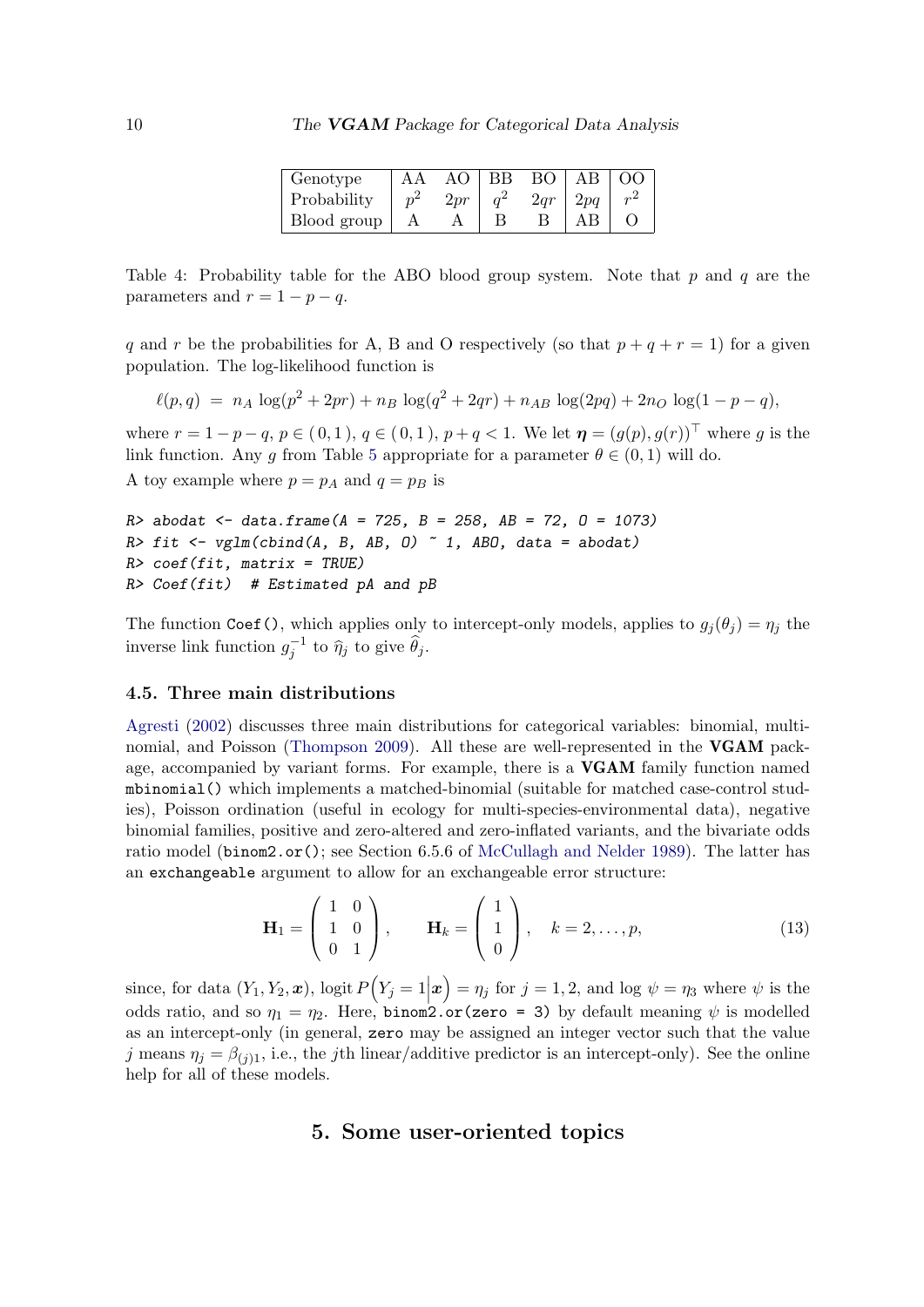Making the most of **VGAM** requires an understanding of the general VGLM/VGAM framework described Section [2.](#page-2-0) In this section we connect elements of that framework with the software. Before doing so it is noted that a fitted VGAM categorical model has access to the

usual generic functions, e.g.,  $\texttt{coef}$  () for  $\left(\widehat{\boldsymbol{\beta}}_{(1)}^{*T}, \ldots, \widehat{\boldsymbol{\beta}}_{(p)}^{*T}\right)$ (p)  $\big)$ <sup>T</sup> (see Equation [7\)](#page-4-1), constraints() for  $H_k$ , deviance() for  $2(\ell_{\max} - \ell)$ , fitted() for  $\hat{\mu}_i$ , logLik() for  $\ell$ , predict() for  $\hat{\eta}_i$ , print(), residuals(..., type = "response") for  $y_i - \hat{\mu}_i$  etc., summary(), vcov() for  $Var(\beta)$ , etc. The methods function for the extractor function coef() has an argument matrix which, when set TRUE, returns **B** (see Equation [1\)](#page-2-2) as a  $p \times M$  matrix, and this is particularly useful for confirming that a fit has made a parallelism assumption.

### 5.1. Common arguments

The structure of the unified framework given in Section [2](#page-2-0) appears clearly through the pool of common arguments shared by the VGAM family functions in Table [1.](#page-1-0) In particular, reverse and parallel are prominent with CDA. These are merely convenient shortcuts for the argument constraints, which accepts a named list of constraint matrices  $\mathbf{H}_k$ . For example, setting cumulative(parallel = TRUE) would constrain the coefficients  $\beta_{(j)k}$  in [\(2\)](#page-2-1) to be equal for all  $j = 1, \ldots, M$ , each separately for  $k = 2, \ldots, p$ . That is,  $H_k = 1_M$ . The argument reverse determines the 'direction' of the parameter or quantity.

Another argument not so much used with CDA is zero; this accepts a vector specifying which  $\eta_i$  is to be modelled as an intercept-only; assigning a NULL means none.

## <span id="page-10-1"></span>5.2. Link functions

Almost all VGAM family functions (one notable exception is multinomial()) allow, in theory, for any link function to be assigned to each  $\eta_i$ . This provides maximum capability. If so then there is an extra argument to pass in any known parameter associated with the link function. For example,  $link = "logoff", earg = list(offset = 1)$  signifies a log link with a unit offset:  $\eta_j = \log(\theta_j + 1)$  for some parameter  $\theta_j$  (> -1). The name earg stands for "extra argument". Table [5](#page-11-0) lists some links relevant to categorical data. While the default gives a reasonable first choice, users are encouraged to try different links. For example, fitting a binary regression model (binomialff()) to the coal miners data set coalminers with respect to the response wheeze gives a nonsignificant regression coefficient for  $\beta_{(1)3}$  with probit analysis but not with a logit link when  $\eta = \beta_{(1)1} + \beta_{(1)2}$  age  $+ \beta_{(1)3}$  age<sup>2</sup>. Developers and serious users are encouraged to write and use new link functions compatible with VGAM.

# 6. Examples

<span id="page-10-0"></span>This section illustrates CDA modeling on three data sets in order to give a flavour of what is available in the package.

### 6.1. Marital status data

We fit a nonparametric multinomial logit model to data collected from a self-administered questionnaire administered in a large New Zealand workforce observational study conducted during 1992–3. The data were augmented by a second study consisting of retirees. For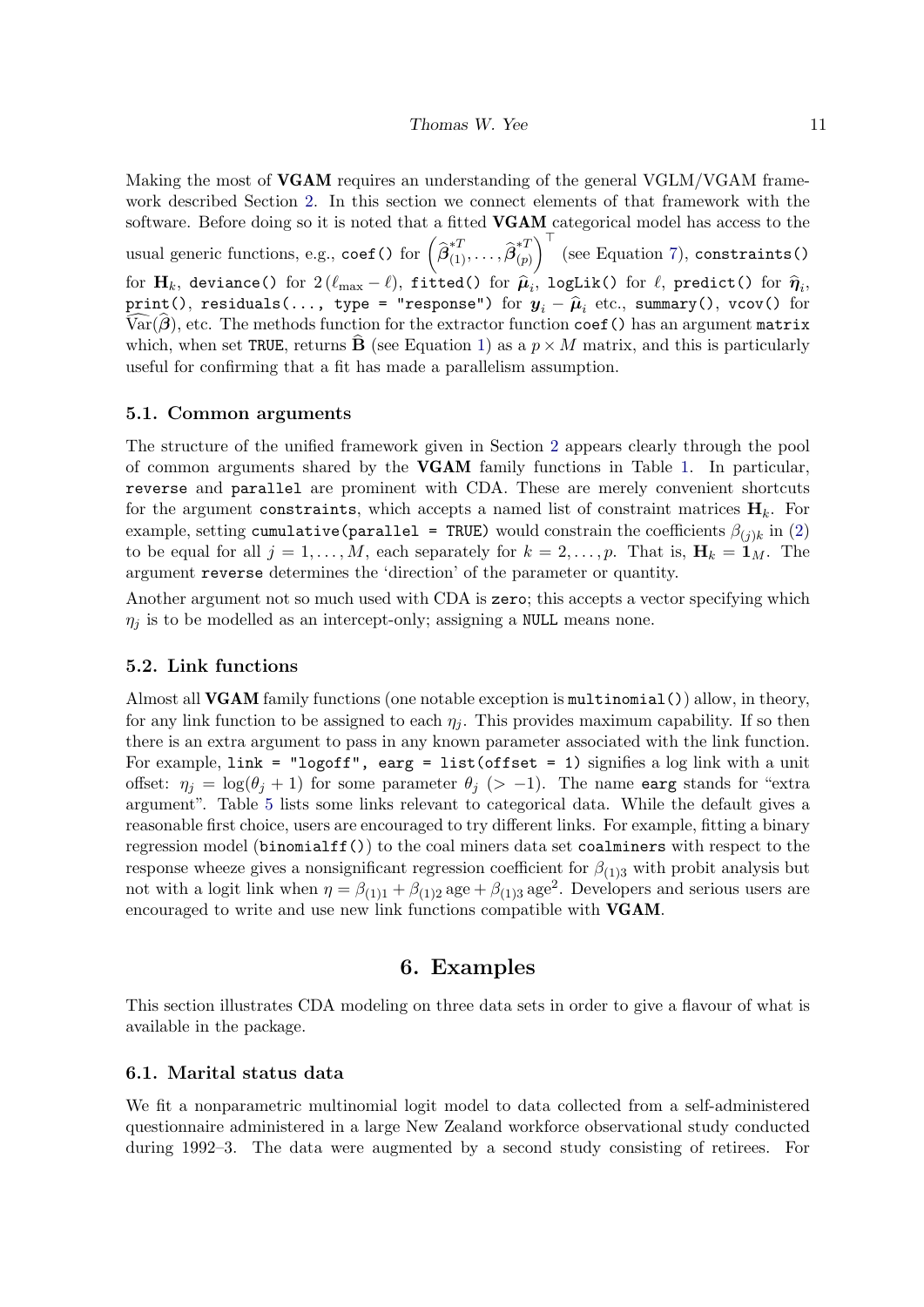| Link function | $q(\theta)$                                     | Range of $\theta$  |
|---------------|-------------------------------------------------|--------------------|
| cauchit()     | $\tan(\pi(\theta - \frac{1}{2}))$               | (0,1)              |
| cloglog()     | $\log_e \{-\log_e(1-\theta)\}\$                 | (0,1)              |
| fisherz()     | $\frac{1}{2} \log_e \{(1+\theta)/(1-\theta)\}\$ | $(-1,1)$           |
| identity()    |                                                 | $(-\infty,\infty)$ |
| logc()        | $\log_e(1-\theta)$                              | $(-\infty,1)$      |
| loge()        | $\log_e(\theta)$                                | $(0,\infty)$       |
| logit()       | $\log_e(\theta/(1-\theta))$                     | (0,1)              |
| logoff()      | $\log_e(\theta+A)$                              | $(-A,\infty)$      |
| probit()      | $\Phi^{-1}(\theta)$                             | (0,1)              |
| rho bit()     | $\log_e\{(1+\theta)/(1-\theta)\}\$              | $(-1,1)$           |

<span id="page-11-0"></span>Table 5: Some VGAM link functions pertinent to this article.

homogeneity, this analysis is restricted to a subset of 6053 European males with no missing values. The ages ranged between 16 and 88 years. The data can be considered a reasonable representation of the white male New Zealand population in the early 1990s, and are detailed in [MacMahon](#page-27-12) *et al.* [\(1995\)](#page-27-12) and [Yee and Wild](#page-29-0) [\(1996\)](#page-29-0). We are interested in exploring how  $Y =$ marital status varies as a function of  $x_2$  = age. The nominal response Y has four levels; in sorted order, they are divorced or separated, married or partnered, single and widower. We will write these levels as  $Y = 1, 2, 3, 4$ , respectively, and will choose the married/partnered (second level) as the reference group because the other levels emanate directly from it. Suppose the data is in a data frame called marital.nz and looks like

```
R> head(marital.nz, 4)
```

|  | age ethnicity | mstatus                          |
|--|---------------|----------------------------------|
|  | 1 29 European | Single                           |
|  |               | 2 55 European Married/Partnered  |
|  |               | 3 44 European Married/Partnered  |
|  |               | 4 53 European Divorced/Separated |
|  |               |                                  |

R> summary(marital.nz)

|              | age             | ethnicity                        |  | mstatus                                 |                                                                        |
|--------------|-----------------|----------------------------------|--|-----------------------------------------|------------------------------------------------------------------------|
|              | Min. : 16.0     |                                  |  | European : 6053 Divorced/Separated: 349 |                                                                        |
|              | 1st Qu.:33.0    | Maori : O                        |  | Married/Partnered : 4778                |                                                                        |
|              | Median :43.0    | $Other \t\t 0$                   |  | Single                                  | : 811                                                                  |
|              |                 | Mean :43.8 Polynesian: 0 Widowed |  |                                         | : 115                                                                  |
| 3rd Qu.:52.0 |                 |                                  |  |                                         |                                                                        |
| Max. :88.0   |                 |                                  |  |                                         |                                                                        |
|              | We fit the VGAM |                                  |  |                                         |                                                                        |
| $+$          |                 | $data = marital.nz)$             |  |                                         | R> fit.ms <- vgam(mstatus ~ s(age, df = 3), multinomial(refLevel = 2), |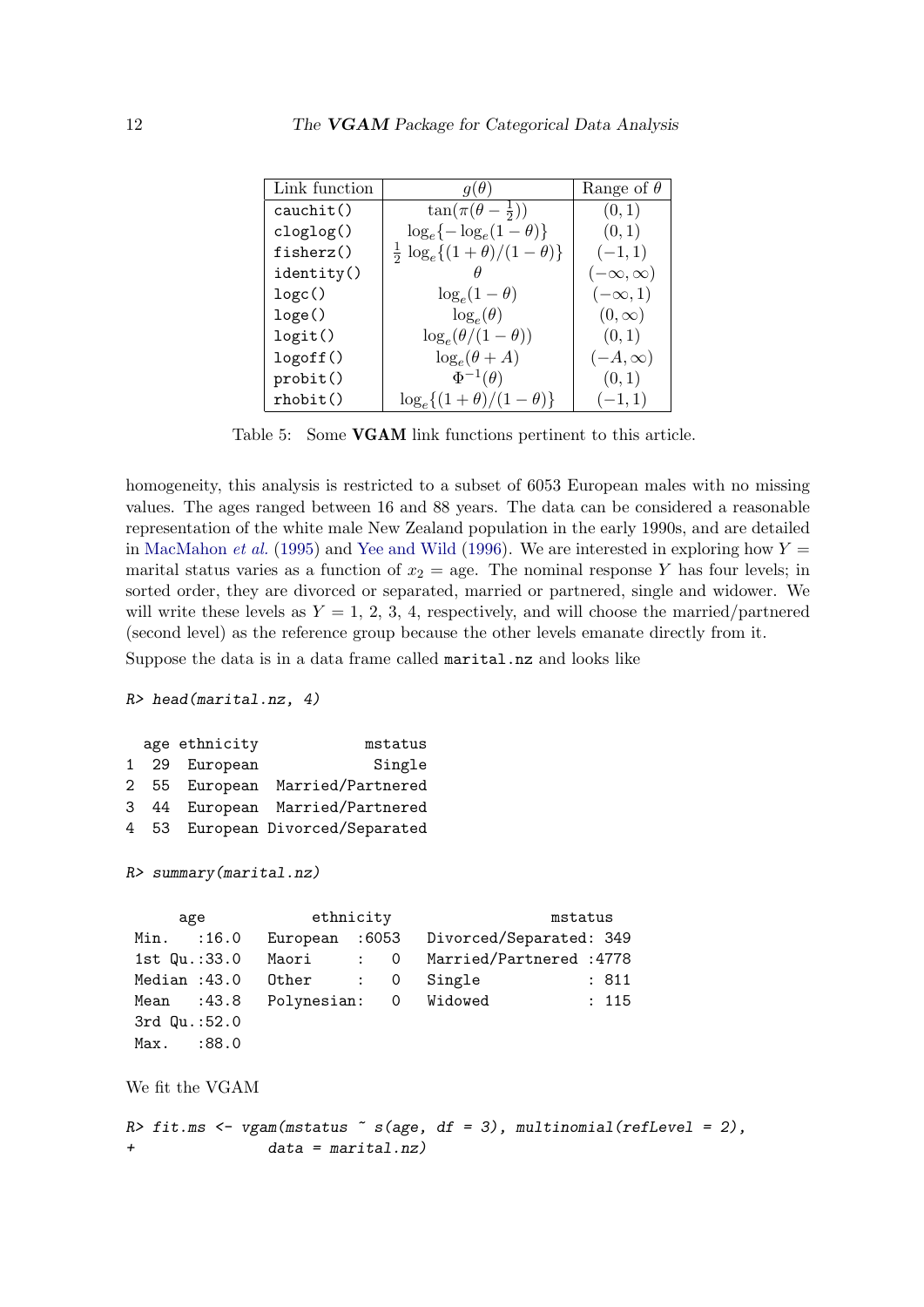```
Once again let's firstly check the input.
```

```
Divorced/Separated Married/Partnered Single Widowed
1 0 0 0 1 0
2 0 1 0 0
3 0 1 0 0
4 1 0 0 0
```

```
R> colSums(depvar(fit.ms))
```
 $R$ > head(depvar(fit.ms), 4)

| Divorced/Separated Married/Partnered |      | Single |
|--------------------------------------|------|--------|
| 349.                                 | 4778 | 811    |
| Widowed                              |      |        |
| 115                                  |      |        |

This seems okay.

Now the estimated component functions  $\widehat{f}_{(s)2}(x_2)$  may be plotted with

```
R> # Plot output
R> mycol <- c("red", "darkgreen", "blue")
R> par(mfrow = c(2, 2))
R> plot(fit.ms, se = TRUE, scale = 12,
+ lcol = mycol, scol = mycol)
R> # Plot output overlayed
R> #par(mfrow=c(1,1))
R> plot(fit.ms, se = TRUE, scale = 12,
+ overlay = TRUE,
+ 11wd = 2,
+ lcol = mycol, scol = mycol)
```
to produce Figure [1.](#page-13-0) The scale argument is used here to ensure that the  $y$ -axes have a common scale—this makes comparisons between the component functions less susceptible to misinterpretation. The first three plots are the (centered)  $f_{(s)2}(x_2)$  for  $\eta_1$ ,  $\eta_2$ ,  $\eta_3$ , where

<span id="page-12-0"></span>
$$
\eta_s = \log(P(Y = t)/P(Y = 2)) = \beta_{(s)1} + f_{(s)2}(x_2),\tag{14}
$$

 $(s, t) = (1, 1), (2, 3), (3, 4),$  and  $x<sub>2</sub>$  is age. The last plot are the smooths overlaid to aid comparison.

It may be seen that the  $\pm 2$  standard error bands about the Widowed group is particularly wide at young ages because of a paucity of data, and likewise at old ages amongst the Singles. The  $f(s)2(x_2)$  appear as one would expect. The log relative risk of being single relative to being married/partnered drops sharply from ages 16 to 40. The fitted function for the Widowed group increases with age and looks reasonably linear. The  $f_{(1)2}(x_2)$  suggests a possible maximum around 50 years old—this could indicate the greatest marital conflict occurs during the midlife crisis years!

The methods function for plot() can also plot the derivatives of the smooths. The call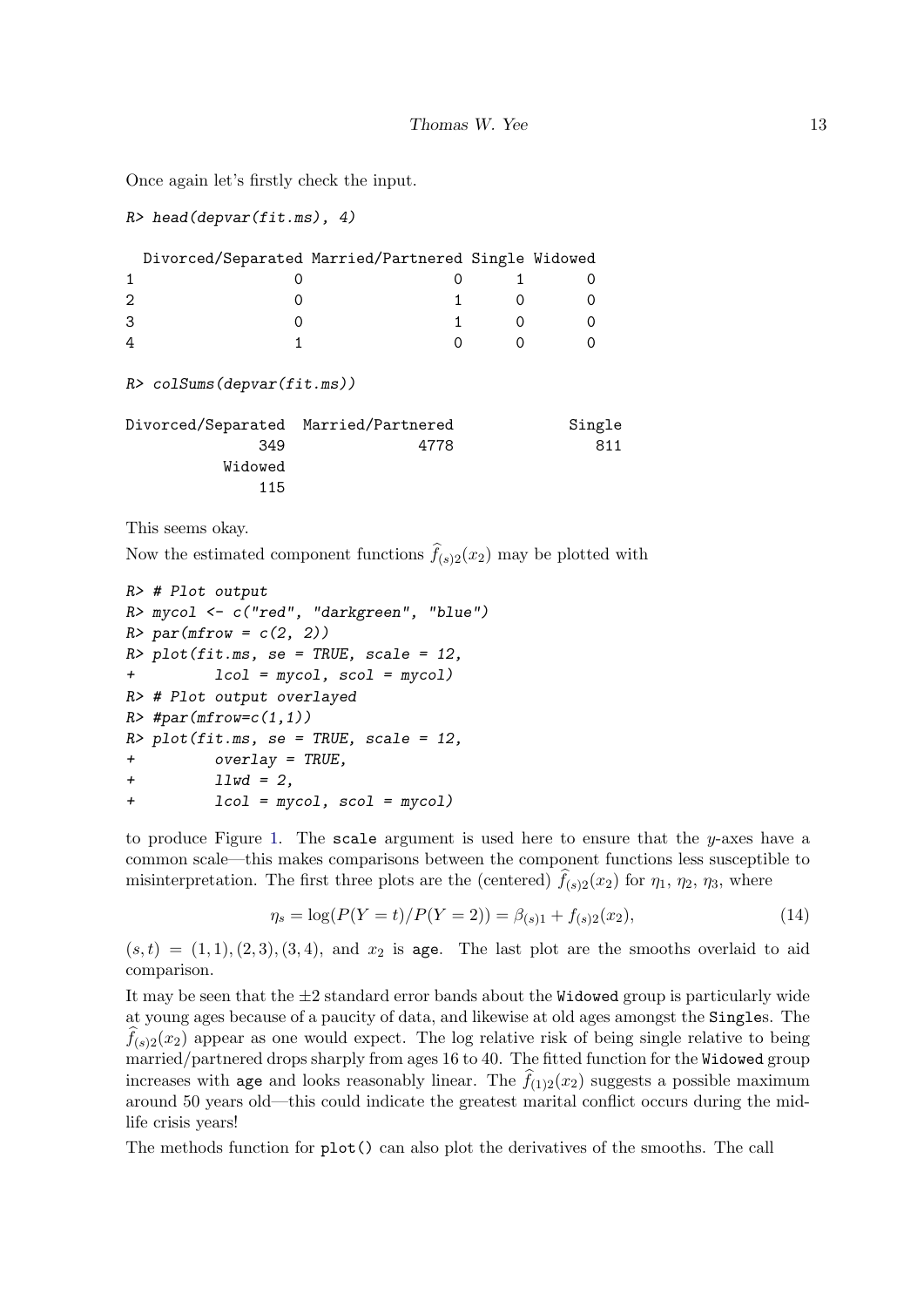

<span id="page-13-0"></span>Figure 1: Fitted (and centered) component functions  $\hat{f}_{(s)2}(x_2)$  from the NZ marital status data (see Equation [14\)](#page-12-0). The bottom RHS plot are the smooths overlaid.

### R> plot(fit.ms, deriv=1, lcol=mycol, scale=0.3)

results in Figure [2.](#page-14-0) Once again the y-axis scales are commensurate.

The derivative for the Divorced/Separated group appears linear so that a quadratic component function could be tried. Not surprisingly the Single group shows the greatest change; also,  $\hat{f}'_{(2)2}(x_2)$  is approximately linear till 50 and then flat—this suggests one could fit a piecewise quadratic function to model that component function up to 50 years. The Widowed group appears largely flat. We thus fit the parametric model

```
R> foo <- function(x, elbow = 50)
+ poly(pmin(x, elbow), 2)
R> clist <- list("(Intercept)" = diag(3),
            "poly(age, 2)" = rbind(1, 0, 0),+ "foo(age)" = rbind(0, 1, 0),
+ "age" = rbind(0, 0, 1))
R> fit2.ms <-
+ vglm(mstatus ~ poly(age, 2) + foo(age) + age,
+ family = multinomial(refLevel = 2),
+ constraints = clist,
+ data = marital.nz)
```
Then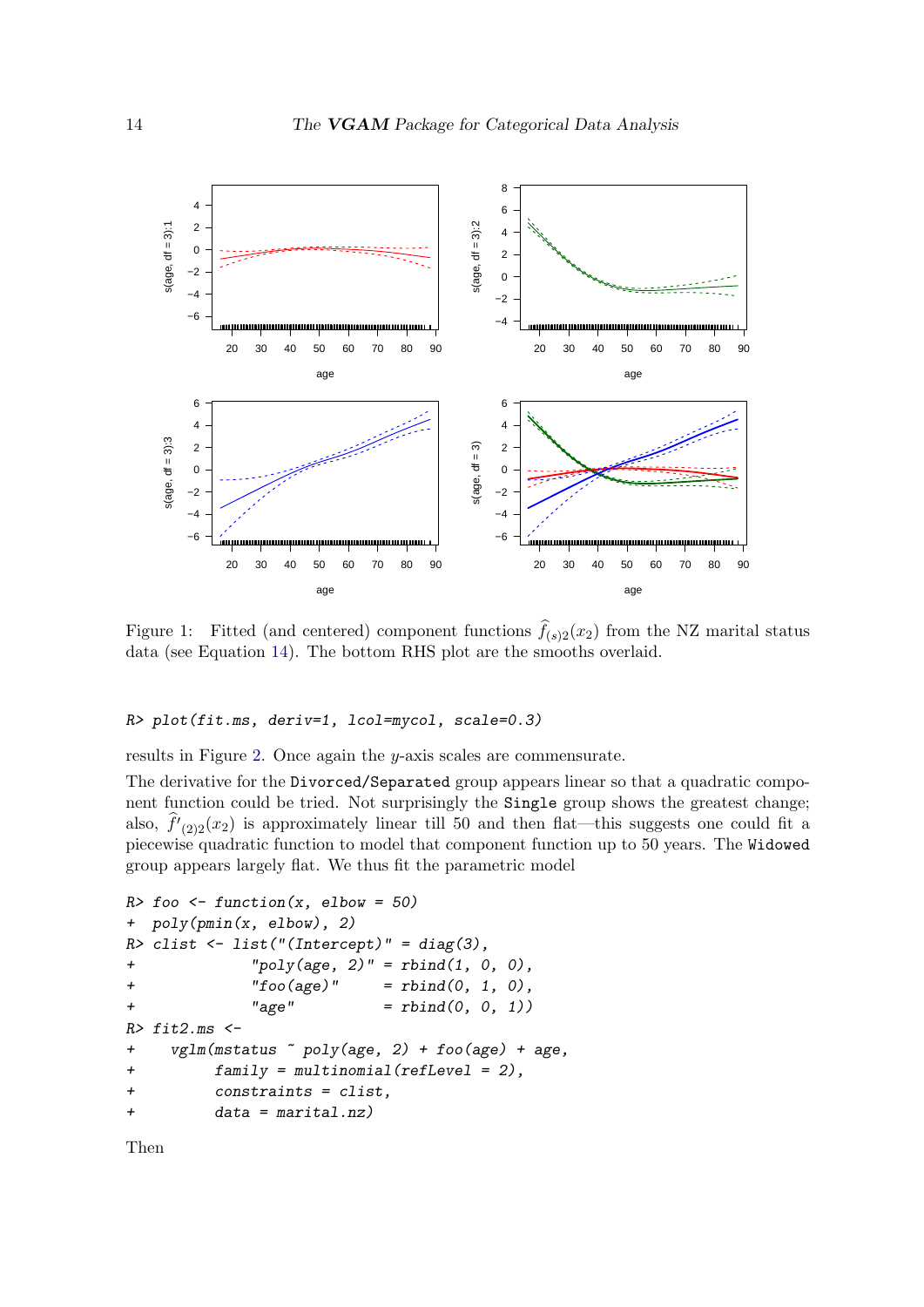

<span id="page-14-0"></span>Figure 2: Estimated first derivatives of the component functions,  $\hat{f}'_{(s)2}(x_2)$ , from the NZ marital status data (see Equation [14\)](#page-12-0).

 $R$ > coef(fit2.ms, matrix = TRUE)

|               |           | $log(mu[, 1]/mu[, 2]) log(mu[, 3]/mu[, 2]) log(mu[, 4]/mu[, 2])$ |           |
|---------------|-----------|------------------------------------------------------------------|-----------|
| (Intercept)   | $-2.692$  | $-2.469$                                                         | $-9.5048$ |
| poly(age, 2)1 | 7.678     | 0.000                                                            | 0.0000    |
| poly(age, 2)2 | $-19.566$ | 0.000                                                            | 0.0000    |
| foo(age)1     | 0.000     | $-103.820$                                                       | 0.0000    |
| foo(age)2     | 0.000     | 36.198                                                           | 0.0000    |
| age           | 0.000     | 0.000                                                            | 0.1025    |

confirms that one term was used for each component function. The plots from

```
R> par(mfrow = c(2, 2))
R> plotvgam(fit2.ms, se = TRUE, scale = 12,
+ lcol = mycol[1], scol = mycol[1], which.term = 1)
R> plotvgam(fit2.ms, se = TRUE, scale = 12,
+ lcol = mycol[2], scol=mycol[2], which.term = 2)
R> plotvgam(fit2.ms, se = TRUE, scale = 12,
+ lcol = mycol[3], scol = mycol[3], which.term = 3)
```
are given in Figure [3](#page-15-0) and appear like Figure [1.](#page-13-0)

It is possible to perform very crude inference based on heuristic theory of a deviance test:

```
R> deviance(fit.ms) - deviance(fit2.ms)
```
### [1] 7.59

is small, so it seems the parametric model is quite reasonable against the original nonparametric model. Specifically, the difference in the number of 'parameters' is approximately

```
R (dfdiff \leq df.residual(fit2.ms) - df.residual(fit.ms))
```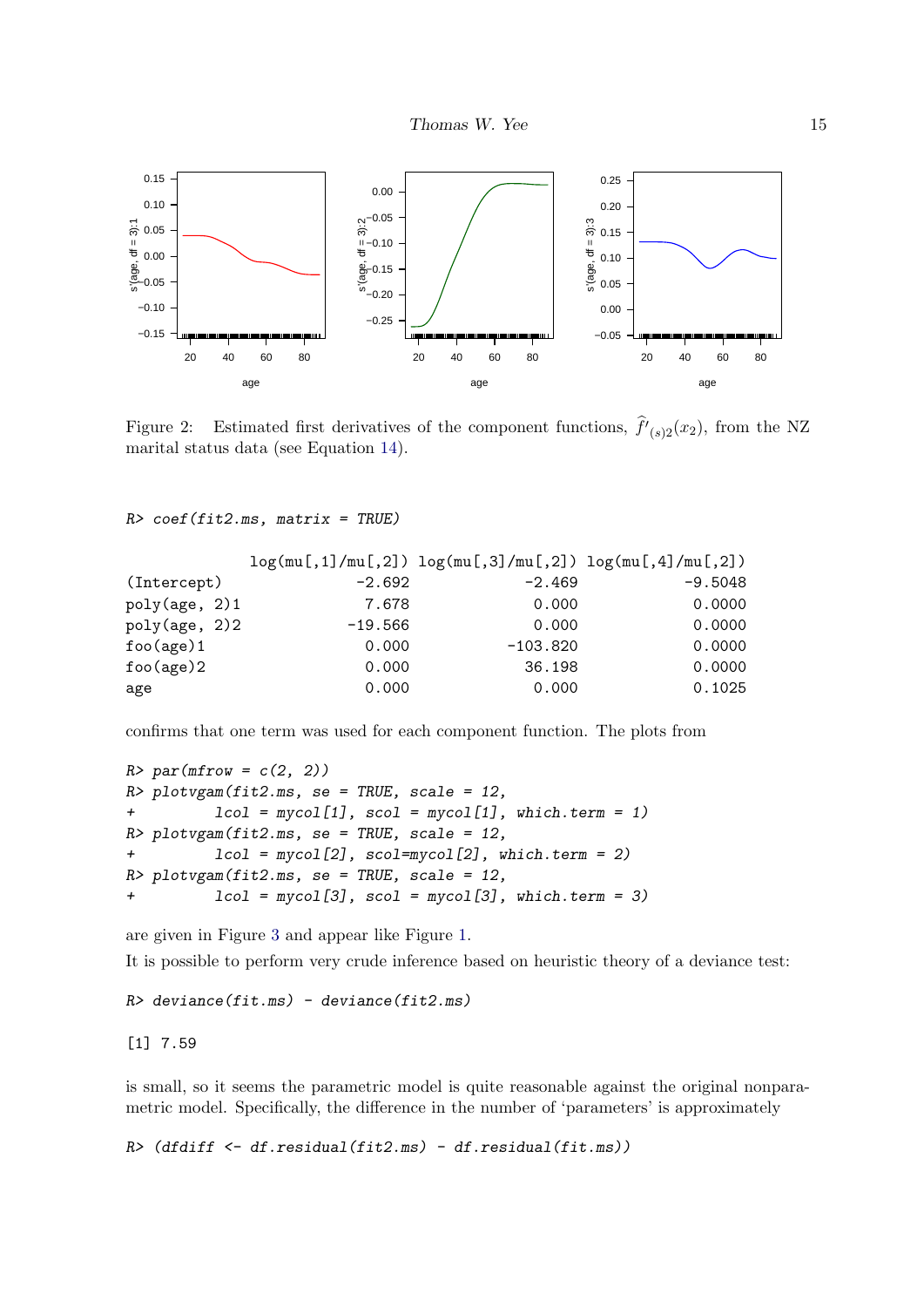

<span id="page-15-0"></span>Figure 3: Parametric version of fit.ms: fit2.ms. The component functions are now quadratic, piecewise quadratic/zero, or linear.

#### [1] 3.151

which gives an approximate  $p$  value of

```
R> pchisq(deviance(fit.ms) - deviance(fit2.ms), df = dfdiff, lower.tail = FALSE)
```
[1] 0.0619

Thus fit2.ms appears quite reasonable.

The estimated probabilities of the original fit can be plotted against age using

```
R> ooo <- with(marital.nz, order(age))
R> with(marital.nz, matplot(age[ooo], fitted(fit.ms)[ooo, ],
      type = "1", las = 1, lwd = 2, ylim = 0:1,+ ylab = "Fitted probabilities",
+ xlab = "Age", # main="Marital status amongst NZ Male Europeans",
+ col = c(mycol[1], "black", mycol[-1]))R > \text{legend}(x = 52.5, y = 0.62, # x='topright",+ col = c(mycol[1], "black", mycol[-1]),
+ lty = 1:4,
        legend = colnames(fit.ms@y), 1wd = 2)R> abline(v = \text{seq}(10, 90, by = 5), h = \text{seq}(0, 1, by = 0.1), col = "gray", 1ty = "dashed")
```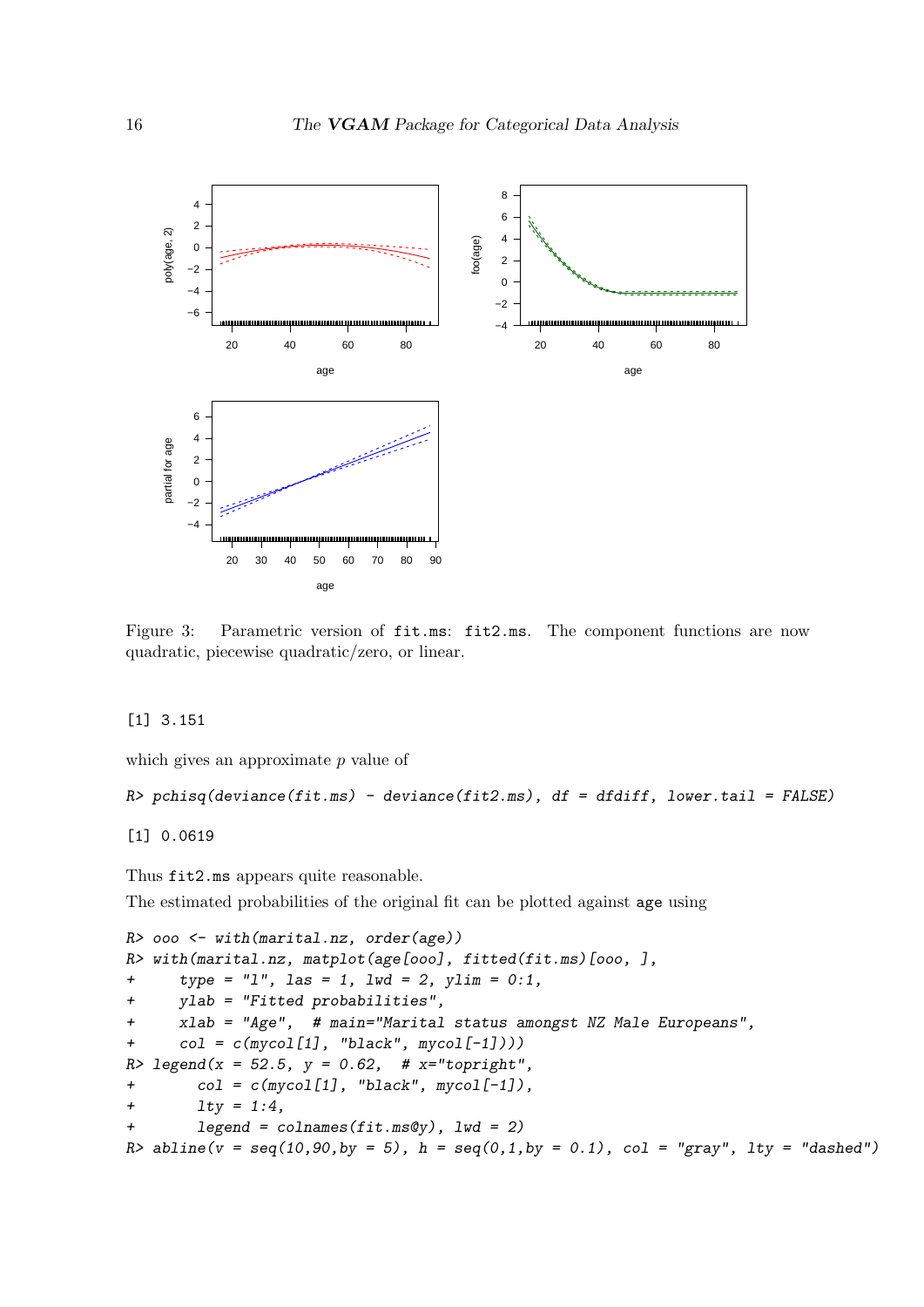

<span id="page-16-0"></span>Figure 4: Fitted probabilities for each class for the NZ male European marital status data (from Equation [14\)](#page-12-0).

which gives Figure [4.](#page-16-0) This shows that between  $80-90\%$  of NZ white males aged between their early 30s to mid-70s were married/partnered. The proportion widowed started to rise steeply from 70 years onwards but remained below 0.5 since males die younger than females on average.

### 6.2. Stereotype model

We reproduce some of the analyses of [Anderson](#page-25-3) [\(1984\)](#page-25-3) regarding the progress of 101 patients with back pain using the data frame backPain from gnm [\(Turner and Firth](#page-28-15) [2007,](#page-28-15) [2009\)](#page-28-16). The three prognostic variables are length of previous attack  $(x_1 = 1, 2)$ , pain change  $(x_2 = 1, 2, 3)$ and lordosis  $(x_3 = 1, 2)$ . Like him, we treat these as numerical and standardize and negate them. The output

R> # Scale the variables? Yes; the Anderson (1984) paper did (see his Table 6). R> head(backPain, 4)

| pain                       | x1 x2 x3       |       |  |
|----------------------------|----------------|-------|--|
| same                       |                | 1 1 1 |  |
| 2 1 1 1 marked.improvement |                |       |  |
| complete.relief            | 3 1 1 1        |       |  |
| same                       | $\overline{2}$ | 41    |  |

R> summary(backPain)

|                                        |  |  | pain |
|----------------------------------------|--|--|------|
| Min. :1.00 Min. :1.00 Min. :1.00 worse |  |  | : 5  |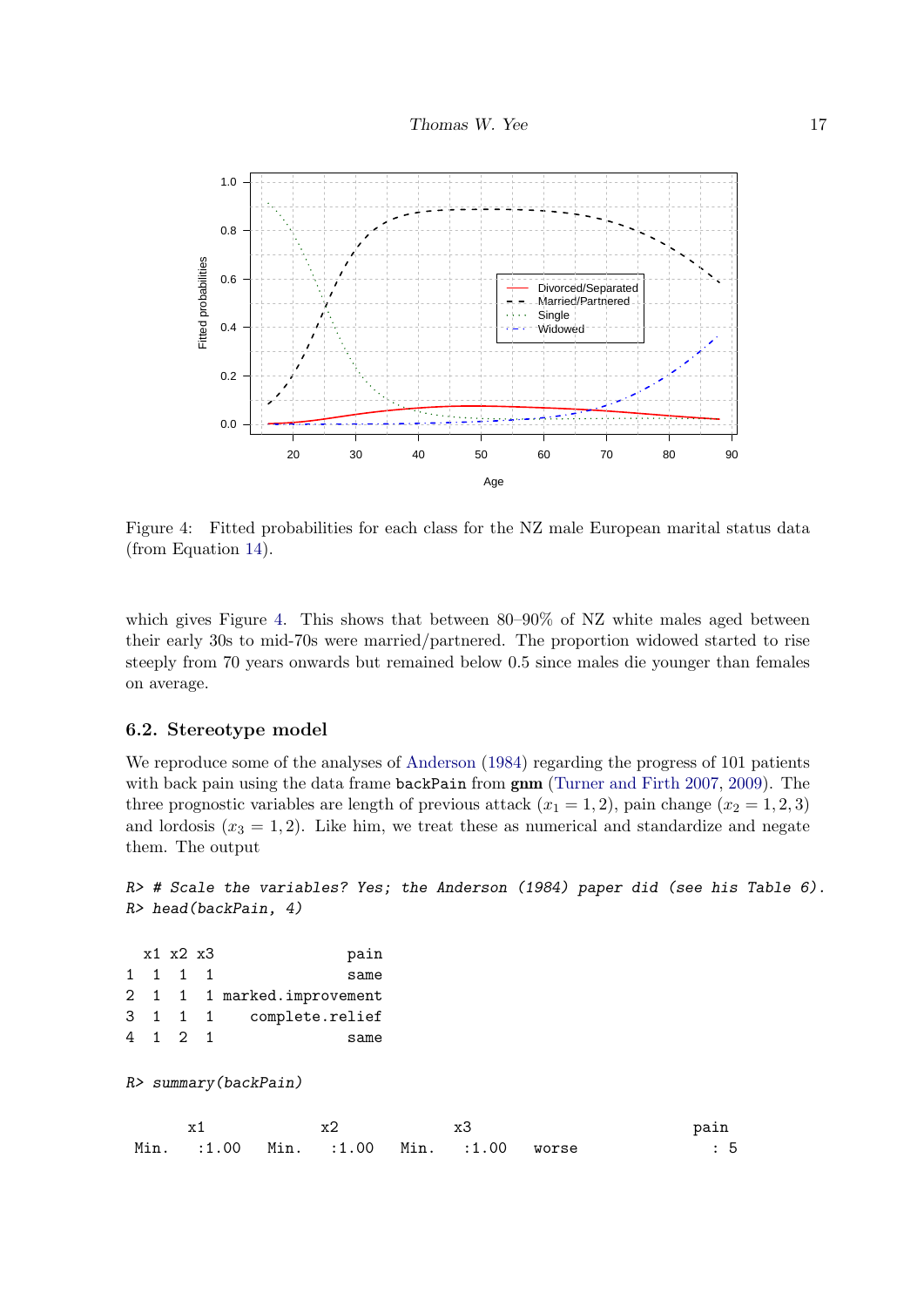```
1st Qu.:1.00 1st Qu.:2.00 1st Qu.:1.00 same :14
Median :2.00 Median :2.00 Median :1.00 slight.improvement :18
Mean :1.61 Mean :2.07 Mean :1.37 moderate.improvement:20
3rd Qu.:2.00 3rd Qu.:3.00 3rd Qu.:2.00 marked.improvement :28
Max. :2.00 Max. :3.00 Max. :2.00 complete.relief :16
R> backPain <- transform(backPain, sx1 = -scale(x1), sx2 = -scale(x2), sx3 = -scale(x3))
displays the six ordered categories. Now a rank-1 stereotype model can be fitted with
R> bp.rrmlm1 <- rrvglm(factor(pain, ordered = FALSE) \tilde{ } sx1 + sx2 + sx3,
+ multinomial, data = backPain)
Then
R> Coef(bp.rrmlm1)
A matrix:
                 latvar
log(mu[,1]/mu[,6]) 1.0000
log(mu[,2]/mu[,6]) 0.3094
log(mu[,3]/mu[,6]) 0.3467
log(mu[,4]/mu[,6]) 0.5099
log(mu[,5]/mu[,6]) 0.1415
C matrix:
   latvar
sx1 -2.628
sx2 -2.146sx3 -1.314
B1 matrix:
          log(mu[,1]/mu[,6]) log(mu[,2]/mu[,6]) log(mu[,3]/mu[,6])
(Intercept) -2.914 0.2945 0.5198
          log(mu[, 4]/mu[, 6]) log(mu[, 5]/mu[, 6])(Intercept) 0.3511 0.9026
```

```
are the fitted A, C and B_19)2) which agrees with his Table 6.
Here, what is known as "corner constraints" is used ((1,1) element of \mathbf{A} \equiv 1), and only the
intercepts are not subject to any reduced-rank regression by default. The maximized log-
likelihood from logLikley.runlm1) is -151.55. The standard errors of each parameter can
be obtained by summary(bp.rrmlm1). The negative elements of \overline{C} imply the latent variable
\hat{\nu} decreases in value with increasing sx1, sx2 and sx3. The elements of \hat{A} tend to decrease
so it suggests patients get worse as \nu increases, i.e., get better as sx1, sx2 and sx3 increase.
A rank-2 model fitted with a different normalization
```

```
R> bp.rrmlm2 <- rrvglm(factor(pain, ordered = FALSE) \tilde{ } sx1 + sx2 + sx3,
+ multinomial, data = backPain, Rank = 2,
+ Corner = FALSE, Uncor = TRUE)
```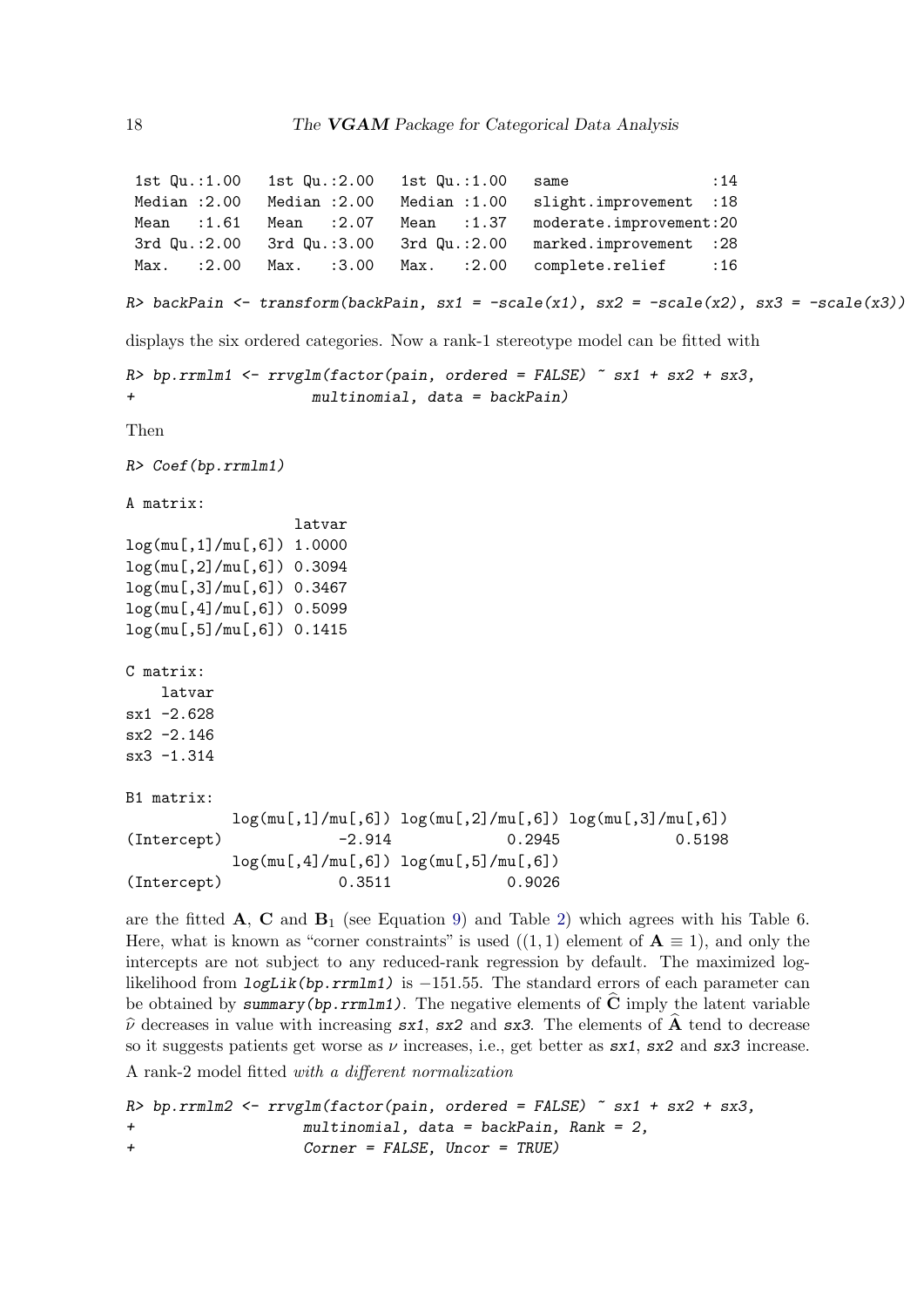

<span id="page-18-1"></span>Figure 5: Biplot of a rank-2 reduced-rank multinomial logit (stereotype) model fitted to the back pain data. A convex hull surrounds the latent variable scores  $\hat{\nu}_i$  (whose observation numbers are obscured because of their discrete nature). The position of the jth row of  $\overline{A}$  is the center of the label " $log(mu[,j])/mu[,6])$ ".

produces uncorrelated  $\hat{\boldsymbol{\nu}}_i = \hat{\mathbf{C}}^\top \boldsymbol{x}_{2i}$ . In fact  $\text{var}(\mathbf{1} \mathbf{v}(\mathit{bp}, \mathit{rrmlm2}))$  equals  $\mathbf{I}_2$  so that the latent variables are also scaled to have unit variance. The fit was biplotted (rows of  $C$  plotted as arrow; rows of  $\ddot{A}$  plotted as labels) using

```
R> biplot(bp.rrmlm2, Acol = "blue", Ccol = "darkgreen", scores = TRUE,
+# xlim = c(-1, 6), ylim = c(-1.2, 4), # Use this if not scaled
+ x \lim = c(-4.5, 2.2), y \lim = c(-2.2, 2.2), \lim = c+ chull = TRUE, clty = 2, ccol = "blue")
```
to give Figure [5.](#page-18-1) It is interpreted via inner products due to [\(9\)](#page-6-1). The different normalization means that the interpretation of  $\nu_1$  and  $\nu_2$  has changed, e.g., increasing sx1, sx2 and sx3 results in increasing  $\hat{\nu}_1$  and patients improve more. Many of the latent variable points  $\hat{\nu}_i$  are coincidental due to discrete nature of the  $x_i$ . The rows of **A** are centered on the blue labels (rather cluttered unfortunately) and do not seem to vary much as a function of  $\nu_2$ . In fact this is confirmed by [Anderson](#page-25-3) [\(1984\)](#page-25-3) who showed a rank-1 model is to be preferred.

<span id="page-18-0"></span>This example demonstrates the ability to obtain a low dimensional view of higher dimensional data. The package's website has additional documentation including more detailed Goodman's RC and stereotype examples.

# 7. Some implementation details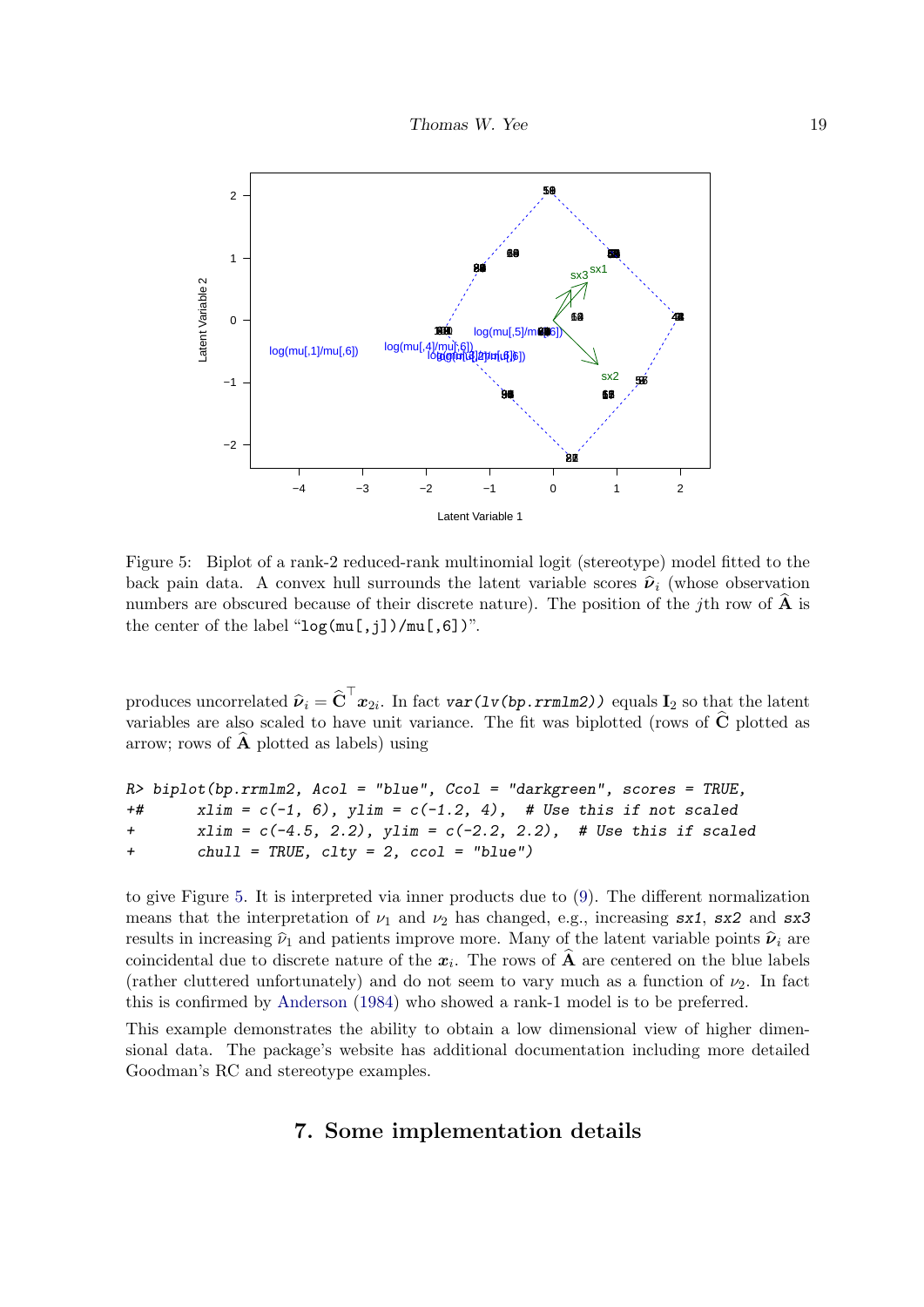This section describes some implementation details of VGAM which will be more of interest to the developer than to the casual user.

#### 7.1. Common code

It is good programming practice to write reusable code where possible. All the VGAM family functions in Table [1](#page-1-0) process the response in the same way because the same segment of code is executed. This offers a degree of uniformity in terms of how input is handled, and also for software maintenance [\(Altman and Jackman](#page-25-4) [\(2010\)](#page-25-4) enumerates good programming techniques and references). As well, the default initial values are computed in the same manner based on sample proportions of each level of Y .

### 7.2. Matrix-band format of wz

The working weight matrices  $W_i$  may become large for categorical regression models. In general, we have to evaluate the  $\mathbf{W}_i$  for  $i = 1, \ldots, n$ , and naively, this could be held in an array of dimension  $c(M, M, n)$ . However, since the  $W_i$  are symmetric positive-definite it suffices to only store the upper or lower half of the matrix.

The variable wz in vglm.fit() stores the working weight matrices  $W_i$  in a special format called the *matrix-band* format. This format comprises a  $n \times M^*$  matrix where

$$
M^* = \sum_{i=1}^{hbw} (M - i + 1) = \frac{1}{2} hbw (2M - hbw + 1)
$$

is the number of columns. Here, hbw refers to the *half-bandwidth* of the matrix, which is an integer between  $1$  and  $M$  inclusive. A diagonal matrix has unit half-bandwidth, a tridiagonal matrix has half-bandwidth 2, etc.

Suppose  $M = 4$ . Then wz will have up to  $M^* = 10$  columns enumerating the unique elements of  $W_i$  as follows:

<span id="page-19-0"></span>
$$
\mathbf{W}_{i} = \begin{pmatrix} 1 & 5 & 8 & 10 \\ 2 & 6 & 9 \\ 3 & 7 & 4 \end{pmatrix}.
$$
 (15)

That is, the order is firstly the diagonal, then the band above that, followed by the second band above the diagonal etc. Why is such a format adopted? For this example, if  $W_i$  is diagonal then only the first 4 columns of  $wz$  are needed. If  $W_i$  is tridiagonal then only the first 7 columns of wz are needed. If  $W_i$  is banded then wz needs not have all  $\frac{1}{2}M(M + 1)$ columns; only  $M^*$  columns suffice, and the rest of the elements of  $W_i$  are implicitly zero. As well as reducing the size of wz itself in most cases, the matrix-band format often makes the computation of wz very simple and efficient. Furthermore, a Cholesky decomposition of a banded matrix will be banded. A final reason is that sometimes we want to input  $\mathbf{W}_i$  into VGAM: if wz is  $M \times M \times n$  then vglm(..., weights = wz) will result in an error whereas it will work if  $wz$  is an  $n \times M^*$  matrix.

To facilitate the use of the matrix-band format, a few auxiliary functions have been written. In particular, there is  $\text{iam}(\cdot)$  which gives the indices for an array-to-matrix. In the  $4 \times 4$ example above,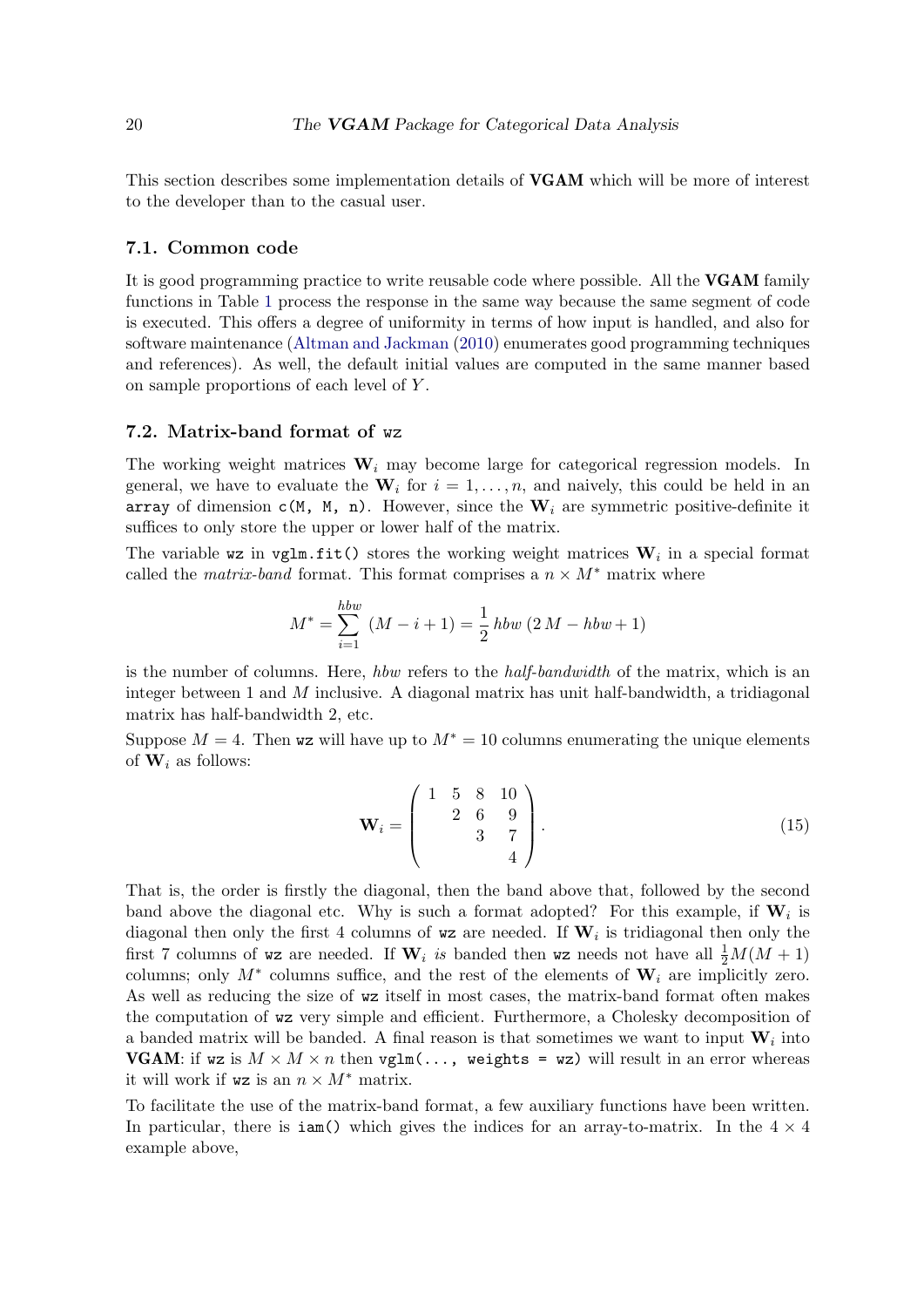$R > i$ am(NA, NA, M = 4, both = TRUE, diag = TRUE) \$row.index [1] 1 2 3 4 1 2 3 1 2 1 \$col.index [1] 1 2 3 4 2 3 4 3 4 4

returns the indices for the respective array coordinates for successive columns of matrix-band format (see Equation [15\)](#page-19-0). If  $diag = FALSE$  then the first 4 elements in each vector are omitted. Note that the first two arguments of iam() are not used here and have been assigned NAs for simplicity. For its use on the multinomial logit model, where  $(\mathbf{W}_i)_{ij} =$  $w_i \mu_{ij} (1 - \mu_{ij}), j = 1, \ldots, M$ , and  $(\mathbf{W}_i)_{jk} = -w_i \mu_{ij} \mu_{ik}, j \neq k$ , this can be programmed succinctly like

```
wz <- mu[, 1:M] * (1 - mu[, 1:M])
if (M > 1) {
  index \le iam(NA, NA, M = M, both = TRUE, diag = FALSE)
  wz \leftarrow \text{cbind}(wz, -mu[, \text{ index}\$row] * mu[, \text{ index}\$col])}
wz \leftarrow w * wz
```
(the actual code is slightly more complicated). In general, VGAM family functions can be remarkably compact, e.g., acat(), cratio() and multinomial() are all less than 120 lines of code each.

# 8. Extensions and utilities

<span id="page-20-0"></span>This section describes some useful utilities/extensions of the above.

#### 8.1. Marginal effects

Models such as the multinomial logit and cumulative link models model the posterior probability  $p_i = P(Y = j|x)$  directly. In some applications, knowing the derivative of  $p_i$  with respect to some of the  $x_k$  is useful; in fact, often just knowing the sign is important. The function margert () computes the derivatives and returns them as a  $p \times (M + 1) \times n$  array. For the multinomial logit model it is easy to show

$$
\frac{\partial p_j(\boldsymbol{x}_i)}{\partial \boldsymbol{x}_i} = p_j(\boldsymbol{x}_i) \left\{ \boldsymbol{\beta}_j - \sum_{s=1}^{M+1} p_s(\boldsymbol{x}_i) \boldsymbol{\beta}_s \right\},\tag{16}
$$

while for cumulative(reverse = FALSE) we have  $p_j = \gamma_j - \gamma_{j-1} = h(\eta_j) - h(\eta_{j-1})$  where  $h = g^{-1}$  is the inverse of the link function (cf. Table [1\)](#page-1-0) so that

$$
\frac{\partial p_j(\boldsymbol{x})}{\partial \boldsymbol{x}} = h'(\eta_j) \boldsymbol{\beta}_j - h'(\eta_{j-1}) \boldsymbol{\beta}_{j-1}.
$$
\n(17)

The function margeff() returns an array with these derivatives and should handle any value of reverse and parallel.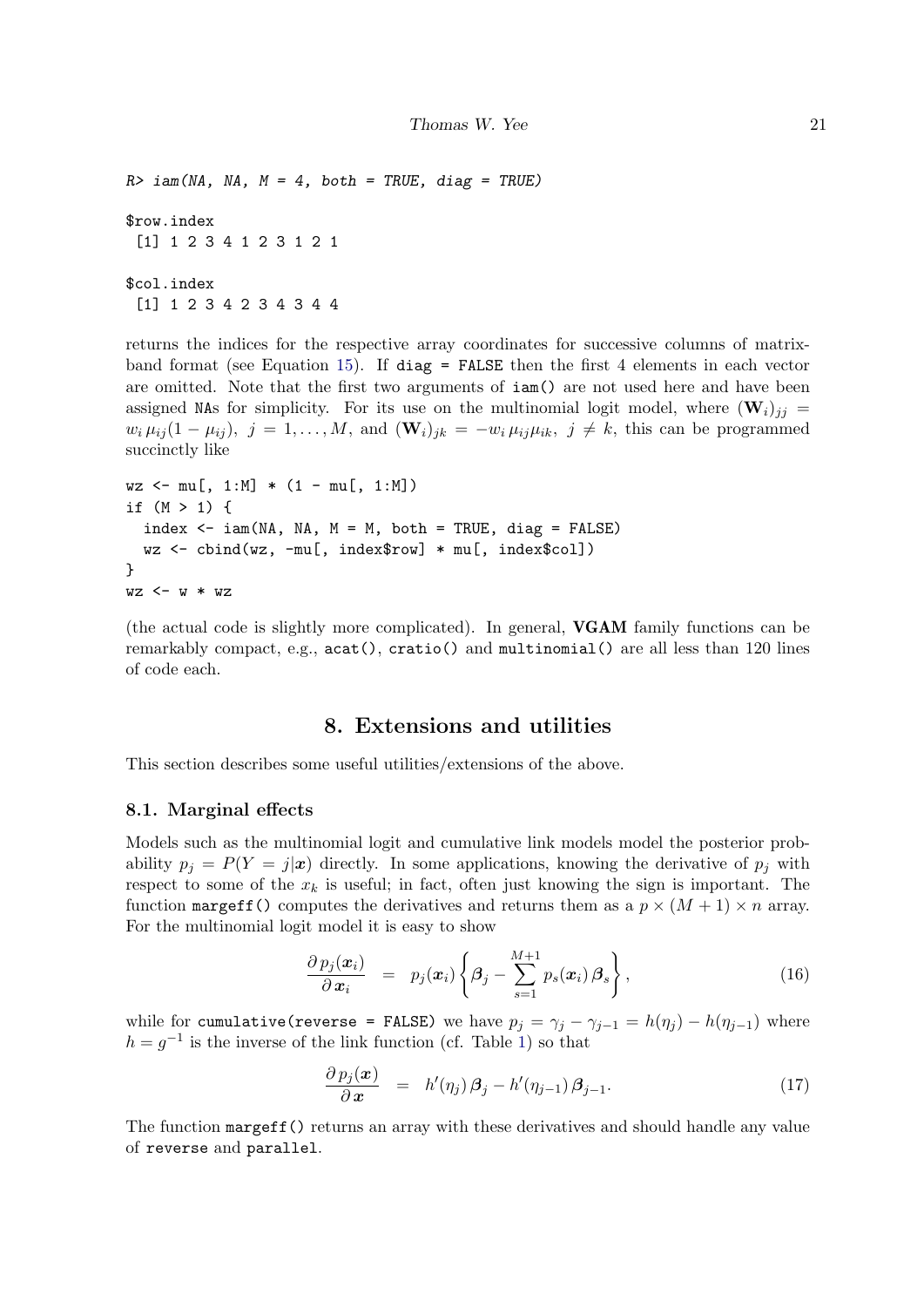#### 8.2. The xij argument

There are many models, including those for categorical data, where the value of an explanatory variable  $x_k$  differs depending on which linear/additive predictor  $\eta_i$ . Here is a well-known example from consumer choice modeling. Suppose an econometrician is interested in peoples' choice of transport for travelling to work and that there are four choices:  $Y = 1$  for "bus",  $Y = 2$  "train",  $Y = 3$  "car" and  $Y = 4$  means "walking". Assume that people only choose one means to go to work. Suppose there are three covariates:  $X_2 = \text{cost}, X_3 = \text{journey time},$  and  $X_4$  = distance. Of the covariates only  $X_4$  (and the intercept  $X_1$ ) is the same for all transport choices; the cost and journey time differ according to the means chosen. Suppose a random sample of n people is collected from some population, and that each person has access to all these transport modes. For such data, a natural regression model would be a multinomial logit model with  $M = 3$ : for  $j = 1, ..., M$ , we have  $\eta_j =$ 

<span id="page-21-0"></span>
$$
\log \frac{P(Y=j)}{P(Y=M+1)} = \beta_{(j)1}^* + \beta_{(1)2}^*(x_{i2j} - x_{i24}) + \beta_{(1)3}^*(x_{i3j} - x_{i34}) + \beta_{(1)4}^* x_{i4}, \quad (18)
$$

where, for the *i*th person,  $x_{i2j}$  is the cost for the *j*th transport means, and  $x_{i3j}$  is the journey time of the jth transport means. The distance to get to work is  $x_{i4}$ ; it has the same value regardless of the transport means.

Equation [18](#page-21-0) implies  $H_1 = I_3$  and  $H_2 = H_3 = H_4 = I_3$ . Note also that if the last response category is used as the baseline or reference group (the default of multinomial()) then  $x_{ik,M+1}$  can be subtracted from  $x_{ikj}$  for  $j = 1, ..., M$ —this is the natural way  $x_{ik,M+1}$  enters into the model.

Recall from [\(2\)](#page-2-1) that we had

<span id="page-21-2"></span>
$$
\eta_j(\boldsymbol{x}_i) = \boldsymbol{\beta}_j^\top \boldsymbol{x}_i = \sum_{k=1}^p x_{ik} \,\beta_{(j)k}.\tag{19}
$$

Importantly, this can be generalized to

<span id="page-21-3"></span>
$$
\eta_j(\boldsymbol{x}_{ij}) = \boldsymbol{\beta}_j^\top \boldsymbol{x}_{ij} = \sum_{k=1}^p x_{ikj} \,\beta_{(j)k},\tag{20}
$$

or writing this another way (as a mixture or hybrid),

<span id="page-21-1"></span>
$$
\eta_j(\boldsymbol{x}_i^*, \boldsymbol{x}_{ij}^*) = \beta_j^{*T} \boldsymbol{x}_i^* + \beta_j^{*T} \boldsymbol{x}_{ij}^*.
$$
\n(21)

Often  $\beta_j^{**} = \beta^{**}$ , say. In [\(21\)](#page-21-1) the variables in  $x_i^*$  are common to all  $\eta_j$ , and the variables in  $x_{ij}^*$  have different values for differing  $\eta_j$ . This allows for covariate values that are specific to each  $\eta_i$ , a facility which is very important in many applications.

The use of the xij argument with the **VGAM** family function multinomial() has very important applications in economics. In that field the term "multinomial logit model" includes a variety of models such as the "generalized logit model" where [\(19\)](#page-21-2) holds, the "conditional logit model" where [\(20\)](#page-21-3) holds, and the "mixed logit model," which is a combination of the two, where [\(21\)](#page-21-1) holds. The generalized logit model focusses on the individual as the unit of analysis, and uses individual characteristics as explanatory variables, e.g., age of the person in the transport example. The conditional logit model assumes different values for each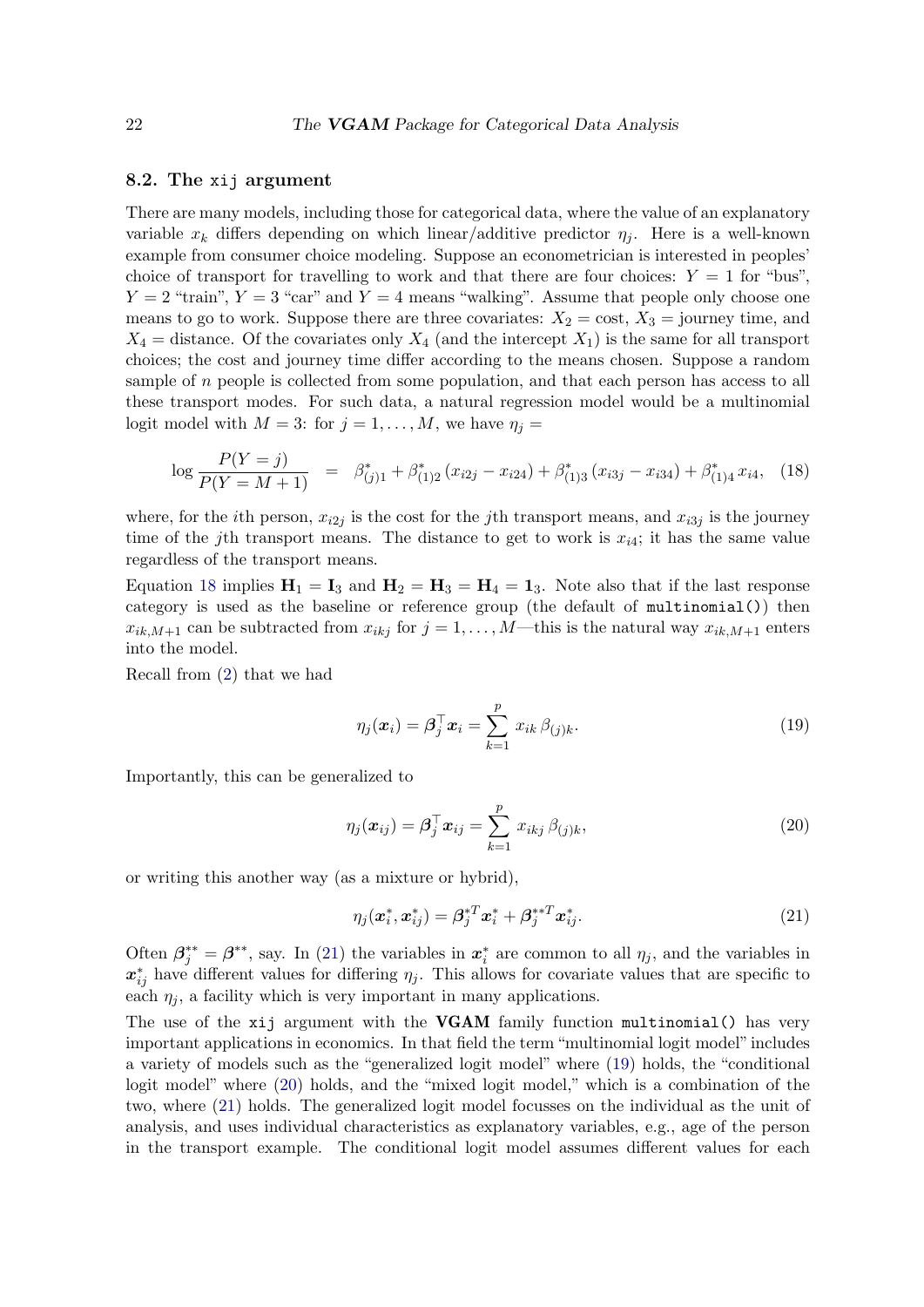#### Thomas W. Yee 23

alternative and the impact of a unit of  $x_k$  is assumed to be constant across alternatives, e.g., journey time in the choice of transport mode. Unfortunately, there is confusion in the literature for the terminology of the models. Some authors call multinomial() with [\(19\)](#page-21-2) the "generalized logit model". Others call the mixed logit model the "multinomial logit model" and view the generalized logit and conditional logit models as special cases. In VGAM terminology there is no need to give different names to all these slightly differing special cases. They are all still called multinomial logit models, although it may be added that there are some covariatespecific linear/additive predictors. The important thing is that the framework accommodates  $x_{ij}$ , so one tries to avoid making life unnecessarily complicated. And xij can apply in theory to any VGLM and not just to the multinomial logit model. Imai [et al.](#page-26-15) [\(2008\)](#page-26-15) present another perspective on the  $x_{ij}$  problem with illustrations from Zelig (Imai [et al.](#page-27-13) [2009\)](#page-27-13).

#### Using the  $xij$  argument

**VGAM** handles variables whose values depend on  $\eta_i$ , [\(21\)](#page-21-1), using the xij argument. It is assigned an S formula or a list of  $S$  formulas. Each formula, which must have  $M$  different terms, forms a matrix that premultiplies a constraint matrix. In detail, [\(19\)](#page-21-2) can be written in vector form as

$$
\boldsymbol{\eta}(\boldsymbol{x}_i) = \mathbf{B}^{\top} \boldsymbol{x}_i = \sum_{k=1}^p \mathbf{H}_k \boldsymbol{\beta}_k^* \, x_{ik},
$$
\n(22)

where  $\beta_k^* = \left(\beta_{(1)k}^*, \ldots, \beta_{(r_k)k}^*\right)$  $\int_{0}^{\top}$  is to be estimated. This may be written

<span id="page-22-0"></span>
$$
\boldsymbol{\eta}(\boldsymbol{x}_i) = \sum_{k=1}^p \text{diag}(x_{ik}, \dots, x_{ik}) \mathbf{H}_k \boldsymbol{\beta}_k^*.
$$
 (23)

To handle  $(20)$ – $(21)$  we can generalize  $(23)$  to

<span id="page-22-1"></span>
$$
\boldsymbol{\eta}_i = \sum_{k=1}^p \text{diag}(x_{ik1}, \dots, x_{ikM}) \mathbf{H}_k \boldsymbol{\beta}_k^* \quad \left( = \sum_{k=1}^p \mathbf{X}_{(ik)}^* \mathbf{H}_k \boldsymbol{\beta}_k^*, \text{ say} \right). \tag{24}
$$

Each component of the list  $xi$  is a formula having  $M$  terms (ignoring the intercept) which specifies the successive diagonal elements of the matrix  $\mathbf{X}^*_{(ik)}$ . Thus each row of the constraint matrix may be multiplied by a different vector of values. The constraint matrices themselves are not affected by the xij argument.

How can one fit such models in VGAM? Let us fit [\(18\)](#page-21-0). Suppose the journey cost and time variables have had the cost and time of walking subtracted from them. Then, using ".trn" to denote train,

```
fit2 <- vglm(cbind(bus, train, car, walk) ~ Cost + Time + Distance,
             fam = multinomial(parallel = TRUE " Cost + Time + Distance - 1),xij = list(Cost \text{ cost}.bus + Cost.trn + Costcar,Time \tilde{ } Time.bus + Time.trn + Time.car),
             form2 = \sim Cost.bus + Cost.trn + Cost.car +Time.bus + Time.trn + Time.car +
                         Cost + Time + Distance,
             data = gotowork)
```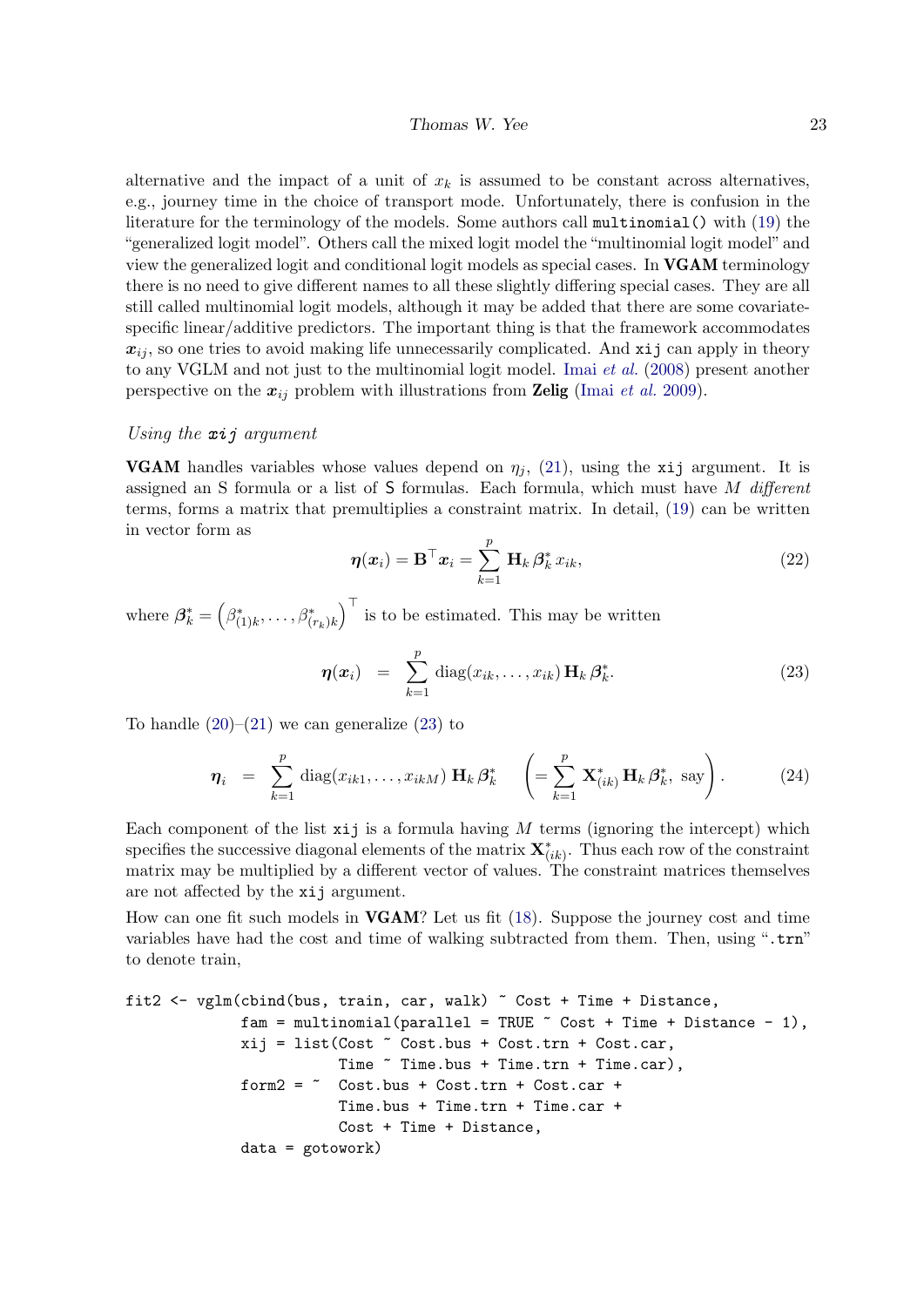should do the job. Here, the argument form2 is assigned a second S formula which is used in some special circumstances or by certain types of VGAM family functions. The model has  $H_1 = I_3$  and  $H_2 = H_3 = H_4 = I_3$  because the lack of parallelism only applies to the intercept. However, unless Cost is the same as Cost.bus and Time is the same as Time.bus, this model should not be plotted with plotvgam(); see the author's homepage for further documentation.

By the way, suppose  $\beta^*_{(1)4}$  in [\(18\)](#page-21-0) is replaced by  $\beta^*_{(j)4}$ . Then the above code but with

```
fam = multinomial(parallel = FALSE ~ 1 + Distance),
```
should fit this model. Equivalently,

```
fam = multinomial(parallel = TRUE ~ Cost + Time - 1),
```
A more complicated example

The above example is straightforward because the variables were entered linearly. However, things become more tricky if data-dependent functions are used in any xij terms, e.g., bs(), ns() or poly(). In particular, regression splines such as bs() and ns() can be used to estimate a general smooth function  $f(x_{ij})$ , which is very useful for exploratory data analysis. Suppose we wish to fit the variable Cost with a smoother. This is possible with regression splines and using a trick. Firstly note that

```
fit3 <- vglm(cbind(bus, train, car, walk) \tilde{ } ns(Cost) + Time + Distance,
             multinomial(parallel = TRUE \tilde{ } ns(Cost) + Time + Distance - 1),
             xij = list(ns(Cost) \sim ns(Cost.bus) + ns(Cost.trn) + ns(Cost.car),
                         Time ~ Time.bus + Time.trn + Time.car),
             form2 = * ns(Cost.bus) + ns(Cost.trn) + ns(Cost.car) +
                         Time.bus + Time.trn + Time.car +
                         ns(Cost) + Cost + Time + Distance,
             data = gotowork)
```
will not work because the basis functions for  $ns(Cost.bus)$ ,  $ns(Cost.trn)$  and  $ns(Cost-car)$ are not identical since the knots differ. Consequently, they represent different functions despite having common regression coefficients.

Fortunately, it is possible to force the  $ns()$  terms to have identical basis functions by using a trick: combine the vectors temporarily. To do this, one can let

 $NS \leftarrow function(x, ..., df = 3)$  $sm.ns(c(x, ...)$ , df = df)[1:length(x), , drop = FALSE]

This computes a natural cubic B-spline evaluated at x but it uses the other arguments as well to form an overall vector from which to obtain the (common) knots. Then the usage of NS() can be something like

fit4 <- vglm(cbind(bus, train, car, walk) ~ NS(Cost.bus, Cost.trn, Cost.car) + Time + Distance,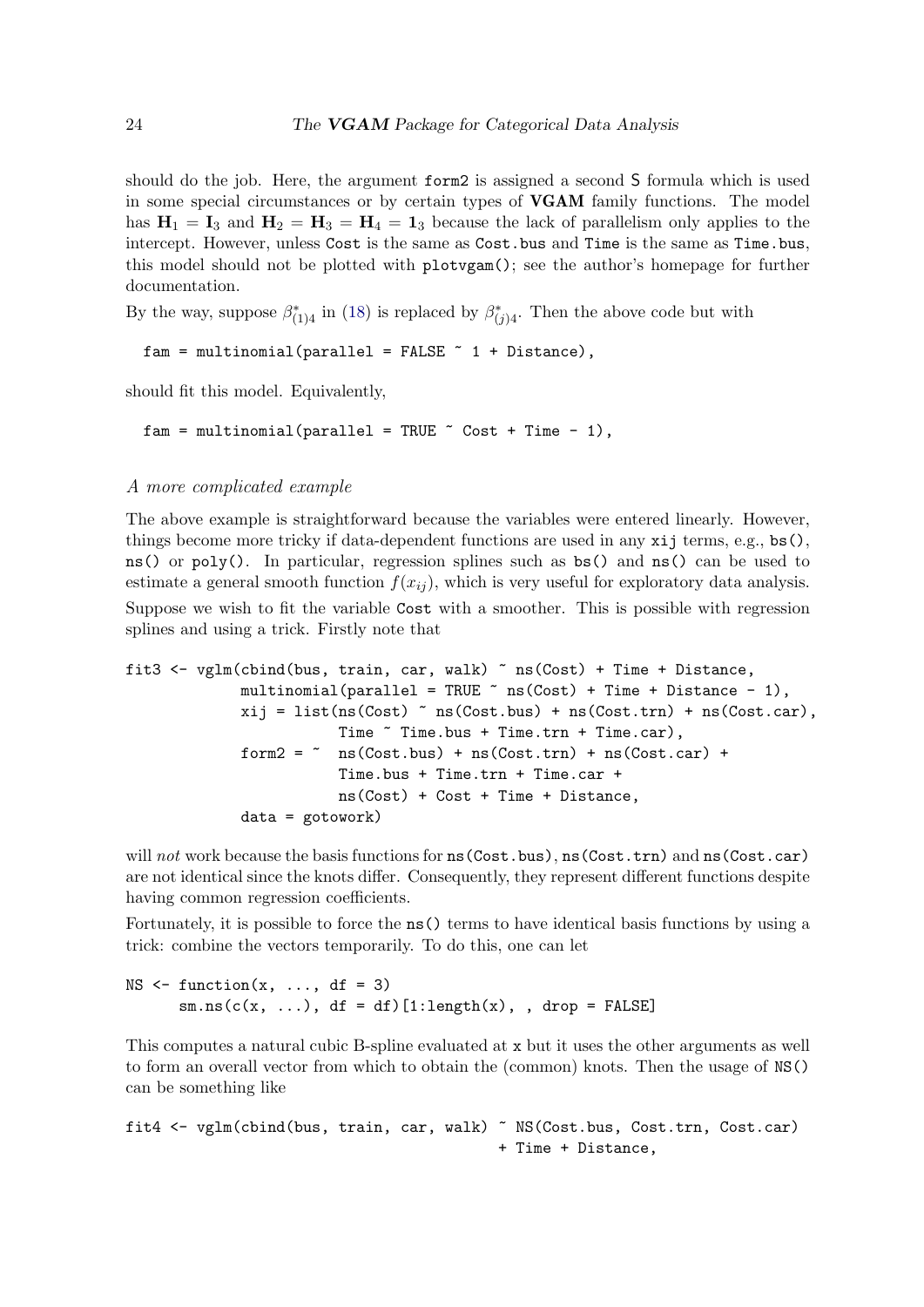```
multinomial(parallel = TRUE \tilde{ } NS(Cost.bus, Cost.trn, Cost.car)
                              + Time + Distance -1),
xij = list(NS(Cost.bus, Cost.trn, Cost.cur) ~
           NS(Cost.bus, Cost.trn, Cost.car) +
           NS(Cost.trn, Cost.car, Cost.bus) +
           NS(Cost.car, Cost.bus, Cost.trn),
           Time \tilde{ } Time.bus + Time.trn + Time.car),
form2 = \sim NS(Cost.bus, Cost.trn, Cost.car) +
           NS(Cost.trn, Cost.car, Cost.bus) +
           NS(Cost.car, Cost.bus, Cost.trn) +
           Time.bus + Time.trn + Time.car +
           Cost.bus + Cost.trn + Cost.car +
           Time + Distance,
data = gotowork)
```
So NS(Cost.bus, Cost.trn, Cost.car) is the smooth term for Cost.bus, etc. Furthermore, plotvgam() may be applied to fit4, in which case the fitted regression spline is plotted against its first inner argument, viz. Cost.bus.

One of the reasons why it will predict correctly, too, is due to "smart prediction" [\(Yee](#page-28-11) [2008\)](#page-28-11).

### Implementation details

The xij argument operates after the ordinary  $\mathbf{X}_{\text{VLM}}$  matrix is created. Then selected columns of  $X<sub>VLM</sub>$  are modified from the constraint matrices,  $x$ ij and form2 arguments. That is, from form2's model matrix  $X_{F2}$ , and the  $H_k$ . This whole operation is possible because  $X_{VLM}$ remains structurally the same. The crucial equation is [\(24\)](#page-22-1).

Other xij examples are given in the online help of  $fill()$  and  $vglm.control()$ , as well as at the package's webpage.

# 9. Discussion

This article has sought to convey how VGLMs/VGAMs are well suited for fitting regression models for categorical data. Its primary strength is its simple and unified framework, and when reflected in software, makes practical CDA more understandable and efficient. Furthermore, there are natural extensions such as a reduced-rank variant and covariate-specific  $\eta_i$ . The VGAM package potentially offers a wide selection of models and utilities.

There is much future work to do. Some useful additions to the package include:

1. Bias-reduction [\(Firth](#page-26-16) [1993\)](#page-26-16) is a method for removing the  $O(n^{-1})$  bias from a maximum likelihood estimate. For a substantial class of models including GLMs it can be formulated in terms of a minor adjustment of the score vector within an IRLS algorithm [\(Kosmidis and Firth](#page-27-14) [2009\)](#page-27-14). One by-product, for logistic regression, is that while the maximum likelihood estimate (MLE) can be infinite, the adjustment leads to estimates that are always finite. At present the R package brglm [\(Kosmidis](#page-27-15) [2008\)](#page-27-15) implements biasreduction for a number of models. Bias-reduction might be implemented by adding an argument bred = FALSE, say, to some existing  $VGAM$  family functions.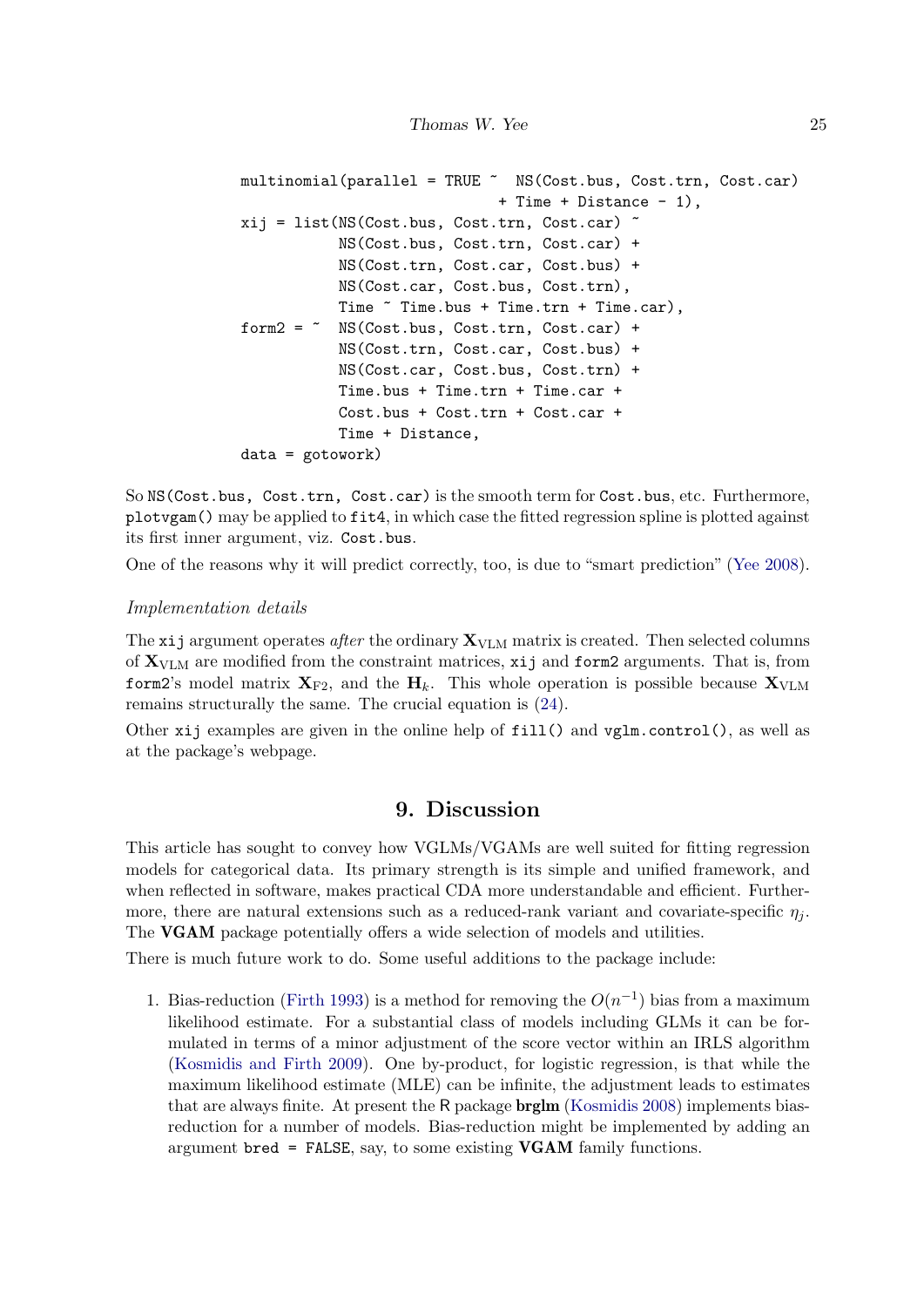- 2. Nested logit models were developed to overcome a fundamental shortcoming related to the multinomial logit model, viz. the independence of irrelevant alternatives (IIA) assumption. Roughly, the multinomial logit model assumes the ratio of the choice probabilities of two alternatives is not dependent on the presence or absence of other alternatives in the model. This presents problems that are often illustrated by the famed red bus-blue bus problem.
- 3. The generalized estimating equations (GEE) methodology is largely amenable to IRLS and this should be added to the package in the future [\(Wild and Yee](#page-28-17) [1996\)](#page-28-17).
- 4. For logistic regression SAS's proc logistic gives a warning if the data is completely separate or quasi-completely separate. Its effects are that some regression coefficients tend to  $\pm\infty$ . With such data, all (to my knowledge) R implementations give warnings that are vague, if any at all, and this is rather unacceptable [\(Allison](#page-25-5) [2004\)](#page-25-5). The safeBi-naryRegression package [\(Konis](#page-27-16) [2009\)](#page-27-16) overloads glm() so that a check for the existence of the MLE is made before fitting a binary response GLM.

In closing, the VGAM package is continually being developed, therefore some future changes in the implementation details and usage may occur. These may include non-backwardcompatible changes (see the NEWS file.) Further documentation and updates are available at the author's homepage whose URL is given in the DESCRIPTION file.

# Acknowledgments

The author thanks Micah Altman, David Firth and Bill Venables for helpful conversations, and Ioannis Kosmidis for a reprint. Thanks also to The Institute for Quantitative Social Science at Harvard University for their hospitality while this document was written during a sabbatical visit.

# References

- <span id="page-25-2"></span>Agresti A (2002). Categorical Data Analysis. 2nd edition. John Wiley & Sons, New York, USA.
- <span id="page-25-0"></span>Agresti A (2010). Analysis of Ordinal Categorical Data. Second edition. Wiley, Hoboken, NJ, USA.
- <span id="page-25-1"></span>Agresti A (2013). Categorical Data Analysis. Third edition. Wiley, Hoboken, NJ, USA.
- <span id="page-25-5"></span>Allison P (2004). "Convergence Problems in Logistic Regression." In Numerical Issues in Statistical Computing for the Social Scientist, pp. 238–252. Wiley-Interscience, Hoboken, NJ, USA.
- <span id="page-25-4"></span>Altman M, Jackman S (2010). "Nineteen Ways of Looking at Statistical Software." Journal of Statistical Software. Forthcoming.
- <span id="page-25-3"></span>Anderson JA (1984). "Regression and Ordered Categorical Variables." Journal of the Royal Statistical Society B, 46(1), 1–30.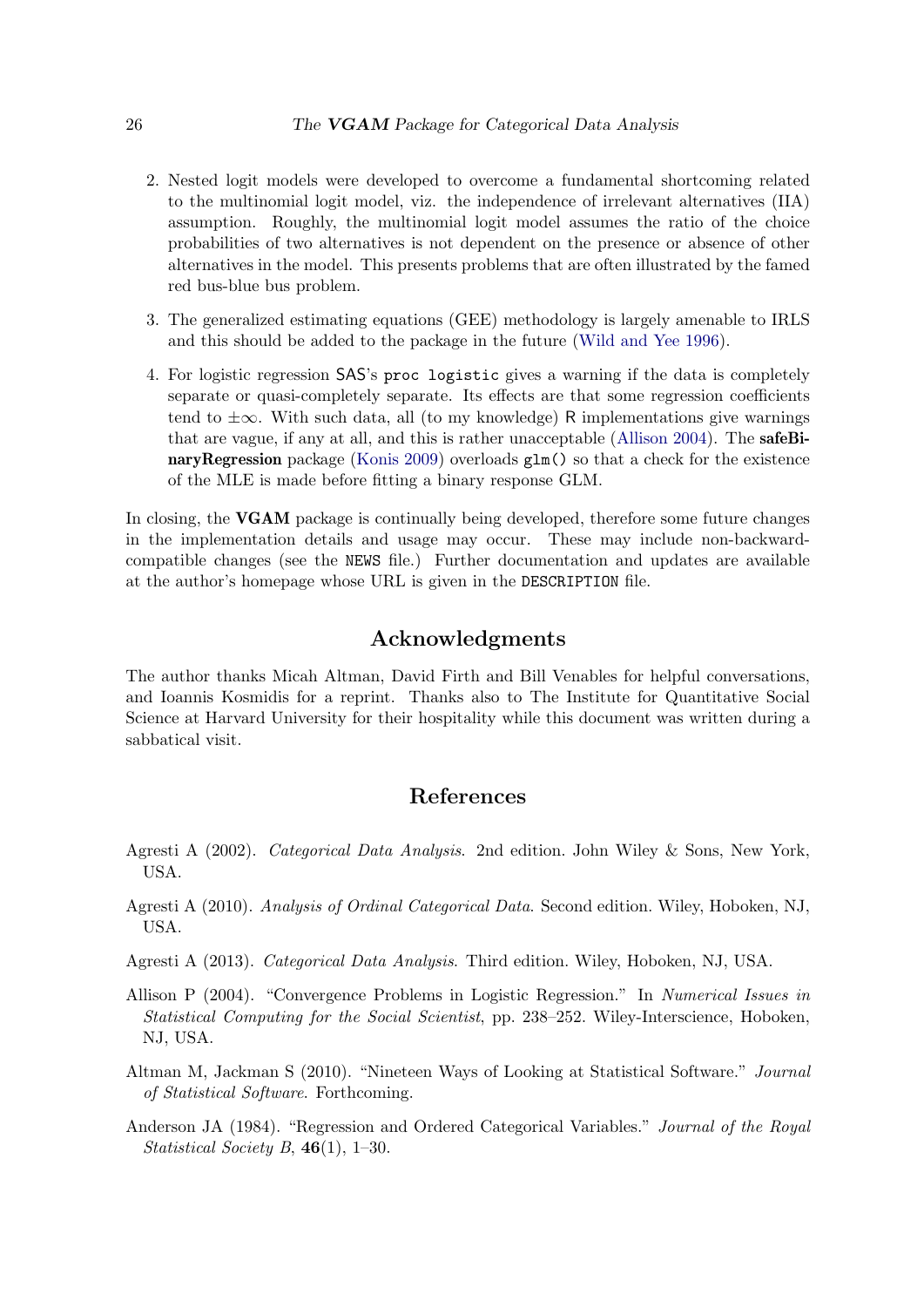- <span id="page-26-8"></span>Buja A, Hastie T, Tibshirani R (1989). "Linear Smoothers and Additive Models." The Annals of Statistics, 17(2), 453–510.
- <span id="page-26-10"></span>Chambers JM, Hastie TJ (eds.) (1993). Statistical Models in S. Chapman & Hall, New York, USA.
- <span id="page-26-1"></span>Fahrmeir L, Tutz G (2001). Multivariate Statistical Modelling Based on Generalized Linear Models. 2nd edition. Springer-Verlag, New York, USA.
- <span id="page-26-16"></span>Firth D (1993). "Bias Reduction of Maximum Likelihood Estimates." *Biometrika*, 80(1), 27–38.
- <span id="page-26-12"></span>Firth D (2005). "Bradley-Terry Models in R." *Journal of Statistical Software*, 12(1), 1–12. URL <http://www.jstatsoft.org/v12/i01/>.
- <span id="page-26-13"></span>Firth D (2008). *BradleyTerry: Bradley-Terry Models*. R package version 0.8-7, URL [http:](http://CRAN.R-project.org/package=BradleyTerry) [//CRAN.R-project.org/package=BradleyTerry](http://CRAN.R-project.org/package=BradleyTerry).
- <span id="page-26-2"></span>Fullerton AS, Xu J (2016). Ordered Regression Models: Parallel, Partial, and Non-Parallel Alternatives. Chapman & Hall/CRC, Boca Raton, FL, USA.
- <span id="page-26-5"></span>Goodman LA (1981). "Association Models and Canonical Correlation in the Analysis of Crossclassifications Having Ordered Categories." Journal of the American Statistical Association, 76(374), 320–334.
- <span id="page-26-6"></span>Green PJ (1984). "Iteratively Reweighted Least Squares for Maximum Likelihood Estimation, and Some Robust and Resistant Alternatives." Journal of the Royal Statistical Society B,  $46(2)$ , 149–192.
- <span id="page-26-3"></span>Harrell FE (2015). Regression Modeling Strategies: With Applications to Linear Models, Logistic and Ordinal Regression, and Survival Analysis. Second edition. Springer, New York, USA.
- <span id="page-26-0"></span>Harrell, Jr FE (2016). **rms**: Regression Modeling Strategies. R package version 4.5-0, URL <http://CRAN.R-project.org/package=rms>.
- <span id="page-26-9"></span>Hastie T (2008). gam: Generalized Additive Models. R package version 1.01, URL [http:](http://CRAN.R-project.org/package=gam) [//CRAN.R-project.org/package=gam](http://CRAN.R-project.org/package=gam).
- <span id="page-26-11"></span>Hastie T, Tibshirani R, Buja A (1994). "Flexible Discriminant Analysis by Optimal Scoring." Journal of the American Statistical Association, 89(428), 1255–1270.
- <span id="page-26-7"></span>Hastie TJ, Tibshirani RJ (1990). Generalized Additive Models. Chapman & Hall, London.
- <span id="page-26-14"></span>Hatzinger R (2009). **prefmod**: Utilities to Fit Paired Comparison Models for Preferences. R package version 0.8-16, URL <http://CRAN.R-project.org/package=prefmod>.
- <span id="page-26-4"></span>Hensher DA, Rose JM, Greene WH (2015). Applied Choice Analysis. Second edition. Cambridge University Press, Cambridge, U.K.
- <span id="page-26-15"></span>Imai K, King G, Lau O (2008). "Toward A Common Framework for Statistical Analysis and Development." Journal of Computational and Graphical Statistics, 17(4), 892–913.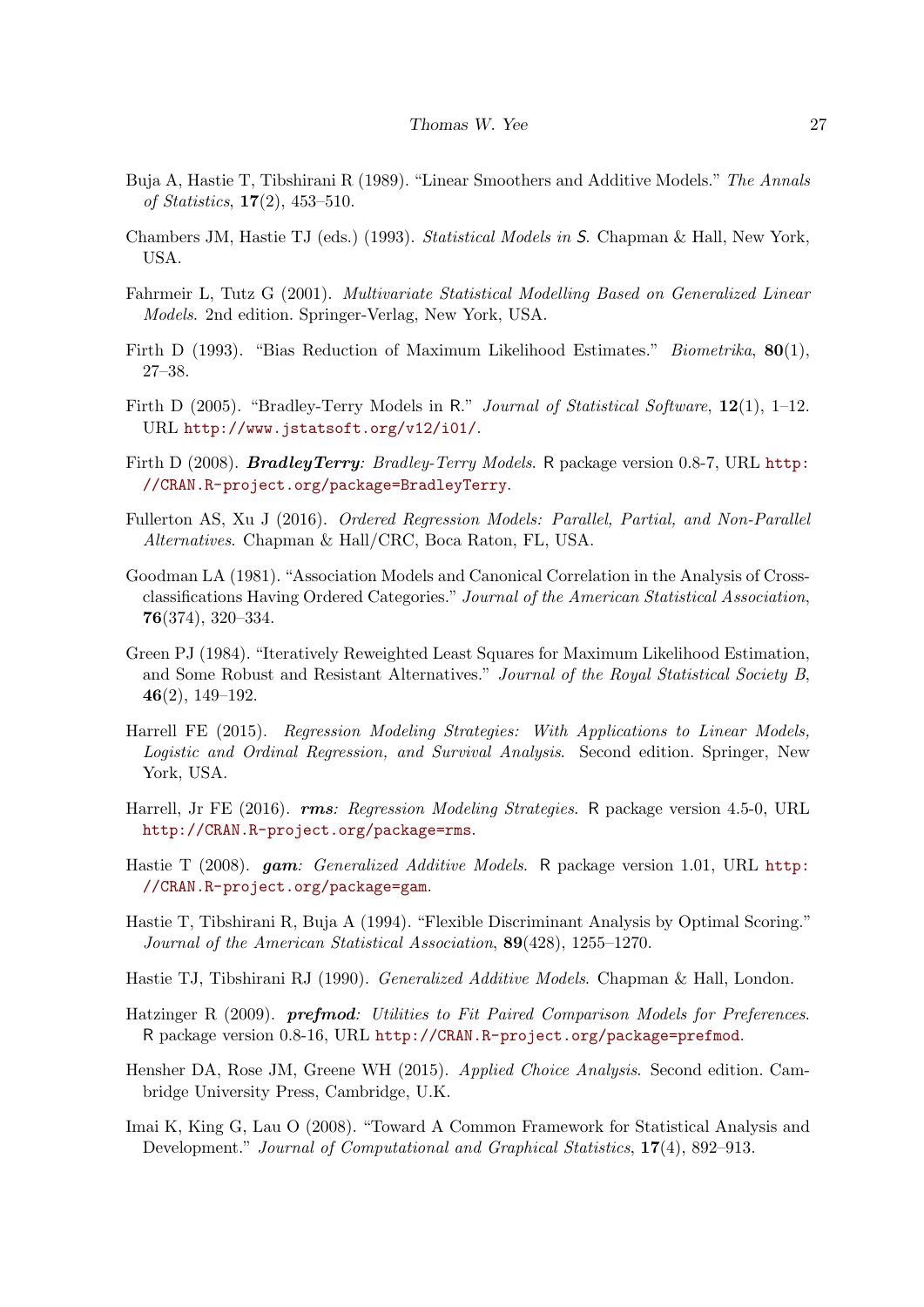- <span id="page-27-13"></span>Imai K, King G, Lau O (2009). **Zelig**: Everyone's Statistical Software. R package version 3.4-5, URL <http://CRAN.R-project.org/package=Zelig>.
- <span id="page-27-16"></span>Konis K (2009). safeBinaryRegression: Safe Binary Regression. R package version 0.1-2, URL <http://CRAN.R-project.org/package=safeBinaryRegression>.
- <span id="page-27-15"></span>Kosmidis I (2008). *brglm: Bias Reduction in Binary-Response GLMs*. R package version 0.5-4, URL <http://CRAN.R-project.org/package=brglm>.
- <span id="page-27-14"></span>Kosmidis I, Firth D (2009). "Bias Reduction in Exponential Family Nonlinear Models." Biometrika, 96(4), 793–804.
- <span id="page-27-11"></span>Lange K (2002). Mathematical and Statistical Methods for Genetic Analysis. 2nd edition. Springer-Verlag, New York, USA.
- <span id="page-27-2"></span>Leonard T (2000). A Course in Categorical Data Analysis. Chapman & Hall/CRC, Boca Raton, FL, USA.
- <span id="page-27-0"></span>Lindsey J (2007). *gnlm: Generalized Nonlinear Regression Models.* R package version 1.0, URL <http://popgen.unimaas.nl/~jlindsey/rcode.html>.
- <span id="page-27-6"></span>Liu I, Agresti A (2005). "The Analysis of Ordered Categorical Data: An Overview and a Survey of Recent Developments." Sociedad Estadística e Investigación Operativa Test,  $14(1), 1-73.$
- <span id="page-27-3"></span>Lloyd CJ (1999). Statistical Analysis of Categorical Data. John Wiley & Sons, New York, USA.
- <span id="page-27-4"></span>Long JS (1997). Regression Models for Categorical and Limited Dependent Variables. Sage Publications, Thousand Oaks, CA, USA.
- <span id="page-27-12"></span>MacMahon S, Norton R, Jackson R, Mackie MJ, Cheng A, Vander Hoorn S, Milne A, McCulloch A (1995). "Fletcher Challenge-University of Auckland Heart & Health Study: Design and Baseline Findings." New Zealand Medical Journal, 108, 499–502.
- <span id="page-27-5"></span>McCullagh P, Nelder JA (1989). Generalized Linear Models. 2nd edition. Chapman & Hall, London.
- <span id="page-27-7"></span>Meyer D, Zeileis A, Hornik K (2006). "The Strucplot Framework: Visualizing Multi-Way Contingency Tables with vcd." Journal of Statistical Software, 17(3), 1-48. URL [http:](http://www.jstatsoft.org/v17/i03/) [//www.jstatsoft.org/v17/i03/](http://www.jstatsoft.org/v17/i03/).
- <span id="page-27-8"></span>Meyer D, Zeileis A, Hornik K (2009). vcd: Visualizing Categorical Data. R package version 1.2-7, URL <http://CRAN.R-project.org/package=vcd>.
- <span id="page-27-1"></span>Nelder JA, Wedderburn RWM (1972). "Generalized Linear Models." Journal of the Royal Statistical Society A, 135(3), 370–384.
- <span id="page-27-10"></span>Peterson B (1990). "Letter to the Editor: Ordinal Regression Models for Epidemiologic Data." American Journal of Epidemiology, 131, 745–746.
- <span id="page-27-9"></span>Peterson B, Harrell FE (1990). "Partial Proportional Odds Models for Ordinal Response Variables." Applied Statistics, 39(2), 205–217.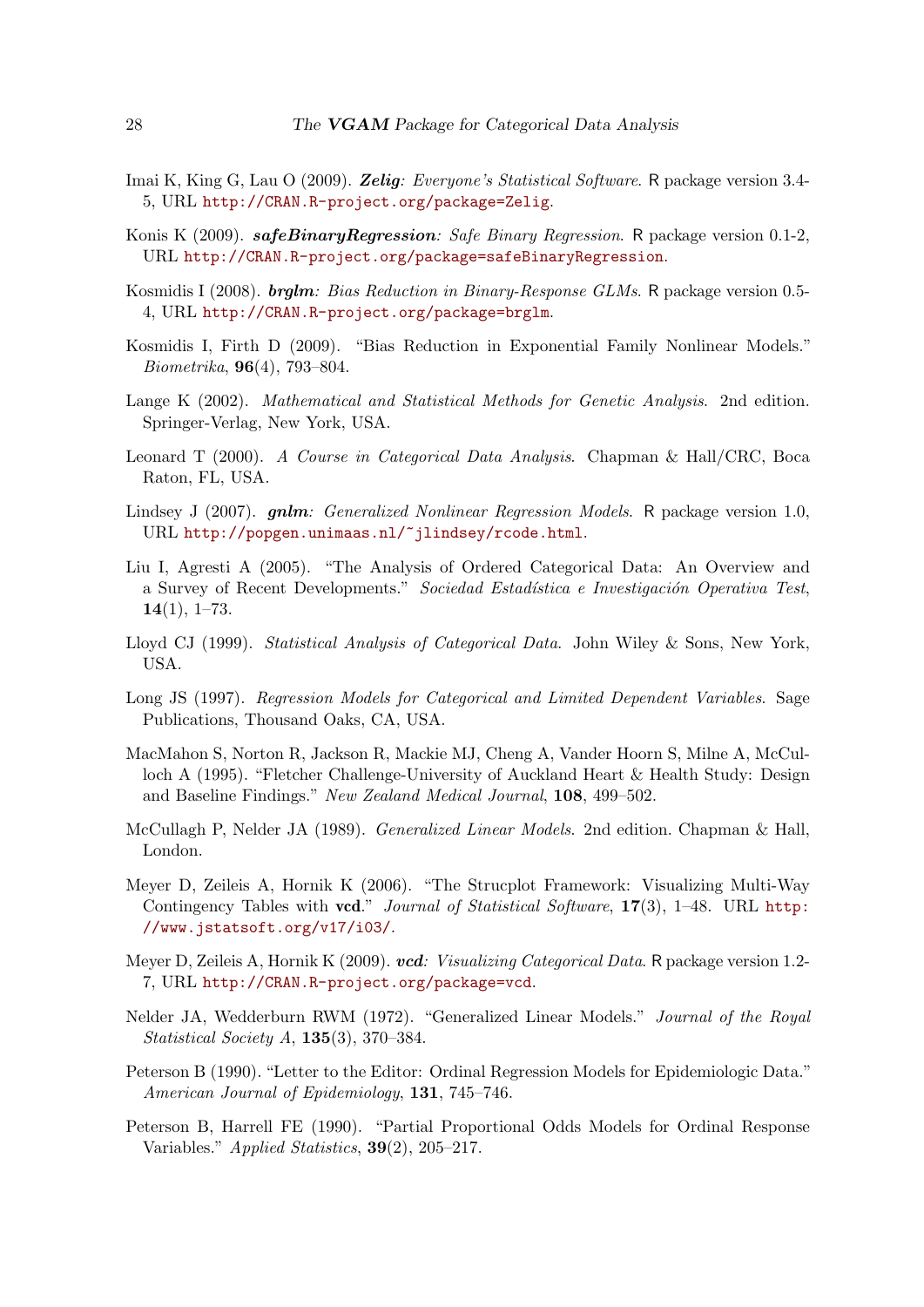- <span id="page-28-2"></span>R Development Core Team (2009). R: A Language and Environment for Statistical Computing. R Foundation for Statistical Computing, Vienna, Austria. ISBN 3-900051-07-0, URL [http:](http://www.R-project.org/) [//www.R-project.org/](http://www.R-project.org/).
- <span id="page-28-3"></span>SAS Institute Inc (2003). The SAS System, Version 9.1. Cary, NC. URL [http://www.sas.](http://www.sas.com/) [com/](http://www.sas.com/).
- <span id="page-28-6"></span>Simonoff JS (2003). Analyzing Categorical Data. Springer-Verlag, New York, USA.
- <span id="page-28-7"></span>Smithson M, Merkle EC (2013). Generalized Linear Models for Categorical and Continuous Limited Dependent Variables. Chapman & Hall/CRC, London.
- <span id="page-28-4"></span>Stokes W, Davis J, Koch W (2000). Categorical Data Analysis Using The SAS System. 2nd edition. SAS Institute Inc., Cary, NC, USA.
- <span id="page-28-9"></span>Thompson LA (2009). R (and S-PLUS) Manual to Accompany Agresti's Categorical Data Analysis (2002), 2nd edition. URL https://home.comcast.net/~1thompson221/ [Splusdiscrete2.pdf](https://home.comcast.net/~lthompson221/Splusdiscrete2.pdf).
- <span id="page-28-15"></span>Turner H, Firth D (2007). "gnm: A Package for Generalized Nonlinear Models." R News, 7(2), 8–12. URL <http://CRAN.R-project.org/doc/Rnews/>.
- <span id="page-28-16"></span>Turner H, Firth D (2009). Generalized Nonlinear Models in R: An Overview of the gnm Package. R package version 0.10-0, URL <http://CRAN.R-project.org/package=gnm>.
- <span id="page-28-8"></span>Tutz G (2012). Regression for Categorical Data. Cambridge University Press, Cambridge.
- <span id="page-28-1"></span>Venables WN, Ripley BD (2002). Modern Applied Statistics with S. 4th edition. Springer-Verlag, New York. URL <http://www.stats.ox.ac.uk/pub/MASS4/>.
- <span id="page-28-13"></span>Wand MP, Ormerod JT (2008). "On Semiparametric Regression with O'Sullivan Penalized Splines." The Australian and New Zealand Journal of Statistics, 50(2), 179–198.
- <span id="page-28-14"></span>Weir BS (1996). Genetic Data Analysis II: Methods for Discrete Population Genetic Data. Sinauer Associates, Inc., Sunderland, MA, USA.
- <span id="page-28-17"></span>Wild CJ, Yee TW (1996). "Additive Extensions to Generalized Estimating Equation Methods." Journal of the Royal Statistical Society B, 58(4), 711–725.
- <span id="page-28-11"></span>Yee TW  $(2008)$ . "The VGAM Package."  $R$  News,  $8(2)$ ,  $28-39$ . URL [http://CRAN.R-project.](http://CRAN.R-project.org/doc/Rnews/) [org/doc/Rnews/](http://CRAN.R-project.org/doc/Rnews/).
- <span id="page-28-0"></span>Yee TW (2010a). "The **VGAM** Package for Categorical Data Analysis." Journal of Statistical Software,  $32(10)$ , 1-34. URL <http://www.jstatsoft.org/v32/i10/>.
- <span id="page-28-5"></span>Yee TW (2010b). VGAM: Vector Generalized Linear and Additive Models. R package version 0.7-10, URL <http://CRAN.R-project.org/package=VGAM>.
- <span id="page-28-10"></span>Yee TW, Hastie TJ (2003). "Reduced-rank Vector Generalized Linear Models." Statistical Modelling, 3(1), 15–41.
- <span id="page-28-12"></span>Yee TW, Stephenson AG (2007). "Vector Generalized Linear and Additive Extreme Value Models." Extremes, 10(1–2), 1–19.